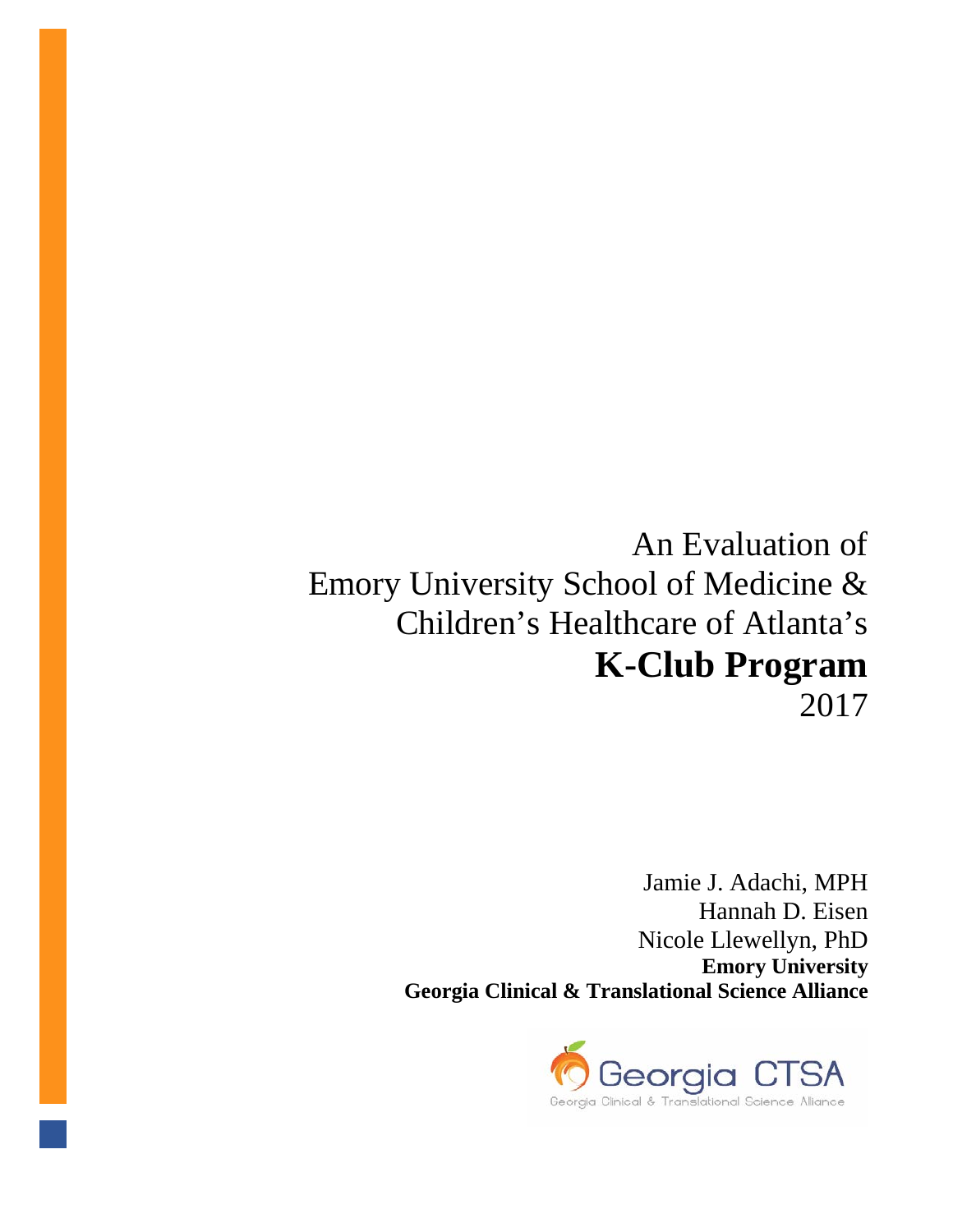# **Table of Contents**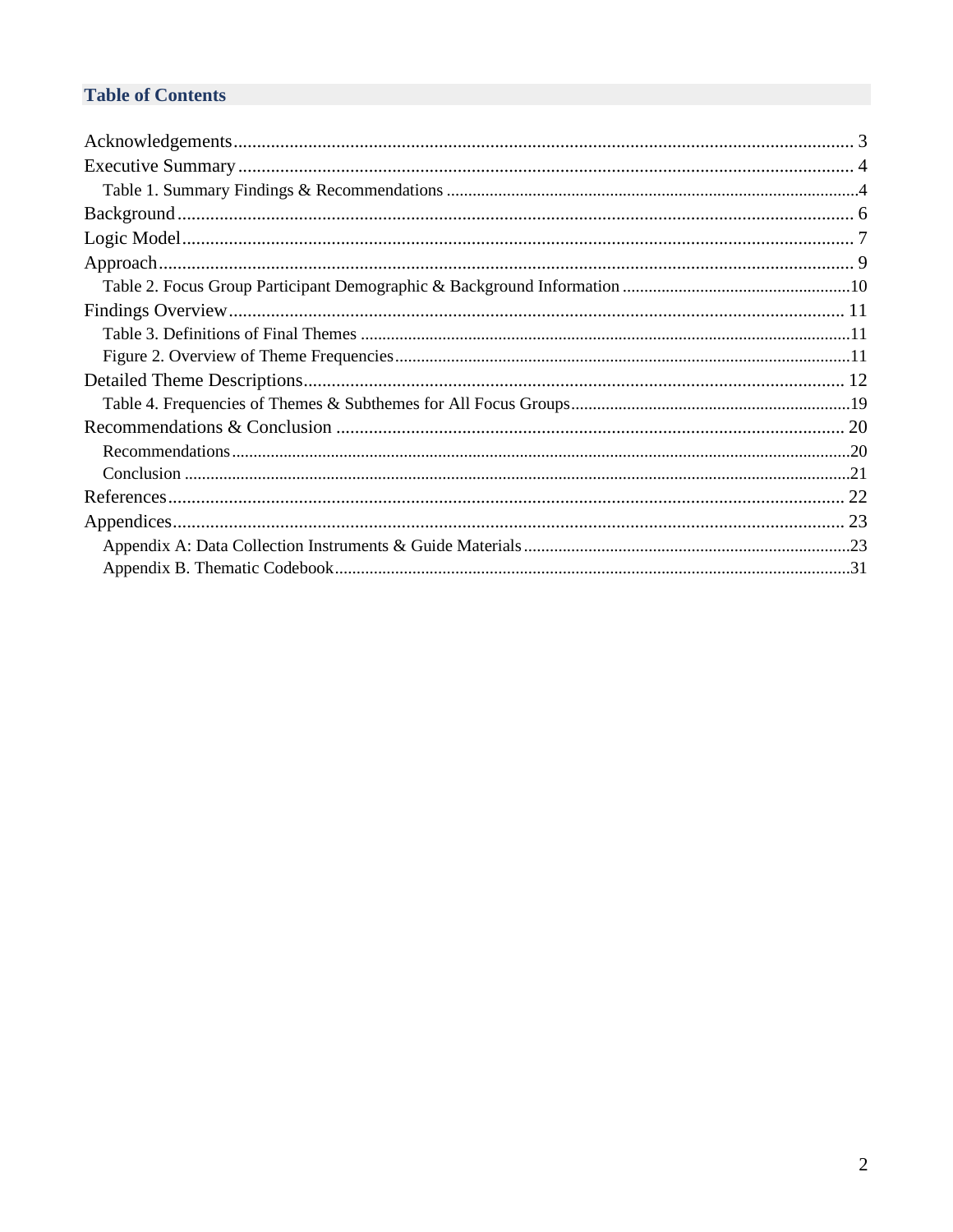#### <span id="page-2-0"></span>**Acknowledgements**

The evaluation team would like to thank Eric Nehl, PhD and Dawn Comeau, PhD, MPH, of the Emory University Rollins School of Public Health, for guidance and support in conducting this K-Club evaluation. Their knowledge and experience was instrumental in helping the team understand the career development needs of program attendees.

Additionally, the team would also like to thank our focus group attendees who generously took the time to share their invaluable insights.

This evaluation was supported by the K-Club Program and by the National Center for Advancing Translational Sciences of the National Institutes of Health under Award Number UL1TR000454. The content is solely the responsibility of the authors and does not necessarily represent the official views of the National Institutes of Health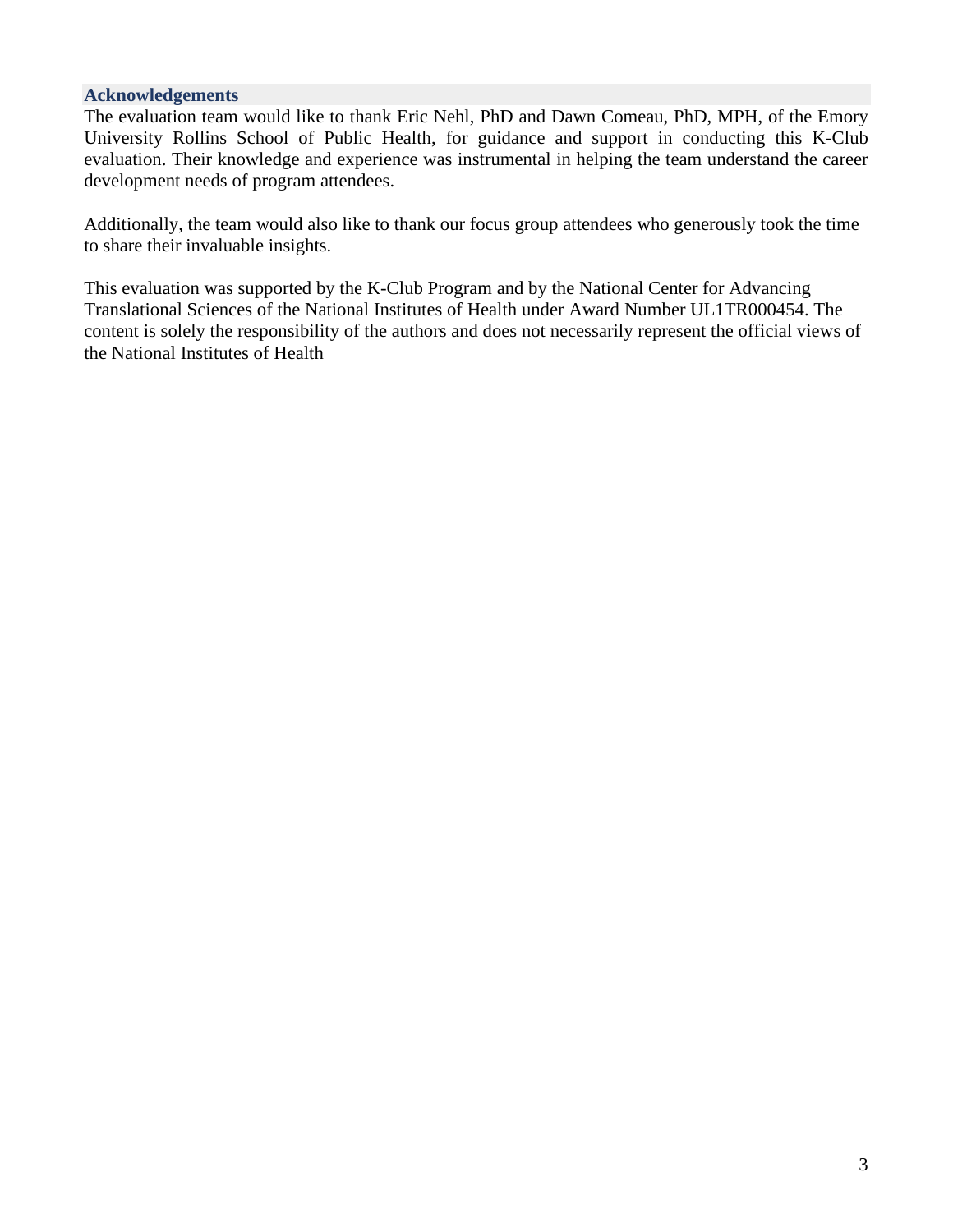#### <span id="page-3-0"></span>**Executive Summary**

The K-Club program, an early career development resource, was conceived in 2009 with the objective of providing an educational support forum to assist fellows and faculty with successful career development award applications. The K-Club meets monthly during the academic year and covers topics related to the conception, development, submission, and post-award process of career development awards. After several years of successful operations, K-Club leadership recognized a need to extend the scope of the program to further support the needs of attendees. This evaluation aimed to understand the needs of those who seek grant funding, and elicit ideas for program development and expansion.

In spring 2017, three focus groups were conducted with participants stratified by career stage: Group A) Early career- currently seeking first award, Group B) Early/Mid career- with some funding (as defined by having obtained 1-3 extramural awards and actively seeking additional funding in transitioning to independence), and Group C) Senior mentors, faculty mentoring those seeking awards. Evaluators from the Georgia Clinical & Translational Science Alliance (Georgia CTSA) led focus group sessions, each consisting of 8-10 past K-Club attendees. Sessions were audio and video recorded and subsequently transcribed verbatim.

Two coders conducted a thematic analysis of the transcripts utilizing MAXQDA software. Results were analyzed by identifying common themes heard in the three transcripts. Seven broad themes, most with more specific subthemes, were identified and incorporated into a codebook which guided the ensuing analyses. Attendees' comments were coded independently by each coder into themes and subthemes. Aggregated findings were evaluated to form the following recommendations:

<span id="page-3-1"></span>Table 1. Summary Findings & Recommendations

| <b>Evaluation Finding</b>                                                                                                                                                                                                                                              | <b>Recommended Action Points</b>                                                                                                                                                                                                                                                                                                                                                                                                                                                          |
|------------------------------------------------------------------------------------------------------------------------------------------------------------------------------------------------------------------------------------------------------------------------|-------------------------------------------------------------------------------------------------------------------------------------------------------------------------------------------------------------------------------------------------------------------------------------------------------------------------------------------------------------------------------------------------------------------------------------------------------------------------------------------|
| Participants are especially interested in<br>engaging with K-Club session material<br>through smaller groups and<br>individualized feedback                                                                                                                            | Create small break-out groups where a mix of junior<br>and senior participants provide feedback for one<br>another<br>Facilitate simulated grant review workshops<br>Contract a qualified grant writing professional to<br>extend 1:1 feedback to more individuals                                                                                                                                                                                                                        |
| Mentors acknowledged a need and<br>interest in more structured training on<br>effective mentoring. Mentees also believe<br>that mentors need more formal training<br>Mentees want more resources and<br>support to position themselves for<br>research funding success | Develop a mentor toolkit to include career<br>$\bullet$<br>development resources for mentors to relay, and<br>person-management tips and tricks<br>Offer training workshops designed for mentors<br>$\bullet$<br>Develop a systematic navigation tool that provides a<br>roadmap guiding early career research investigators<br>through career development enhancing awareness of<br>the resources and support relevant and available at<br>each stage of research funds-seeking process. |
| K-Club participants are interested in<br>more formal grant writing education                                                                                                                                                                                           | Develop or provide referral to a formal grant writing<br>curriculum                                                                                                                                                                                                                                                                                                                                                                                                                       |
| Re-branding is required to clarify the<br>program's mission and target audience                                                                                                                                                                                        | Adjust program name to reflect refinements to the<br>target audience and program objectives                                                                                                                                                                                                                                                                                                                                                                                               |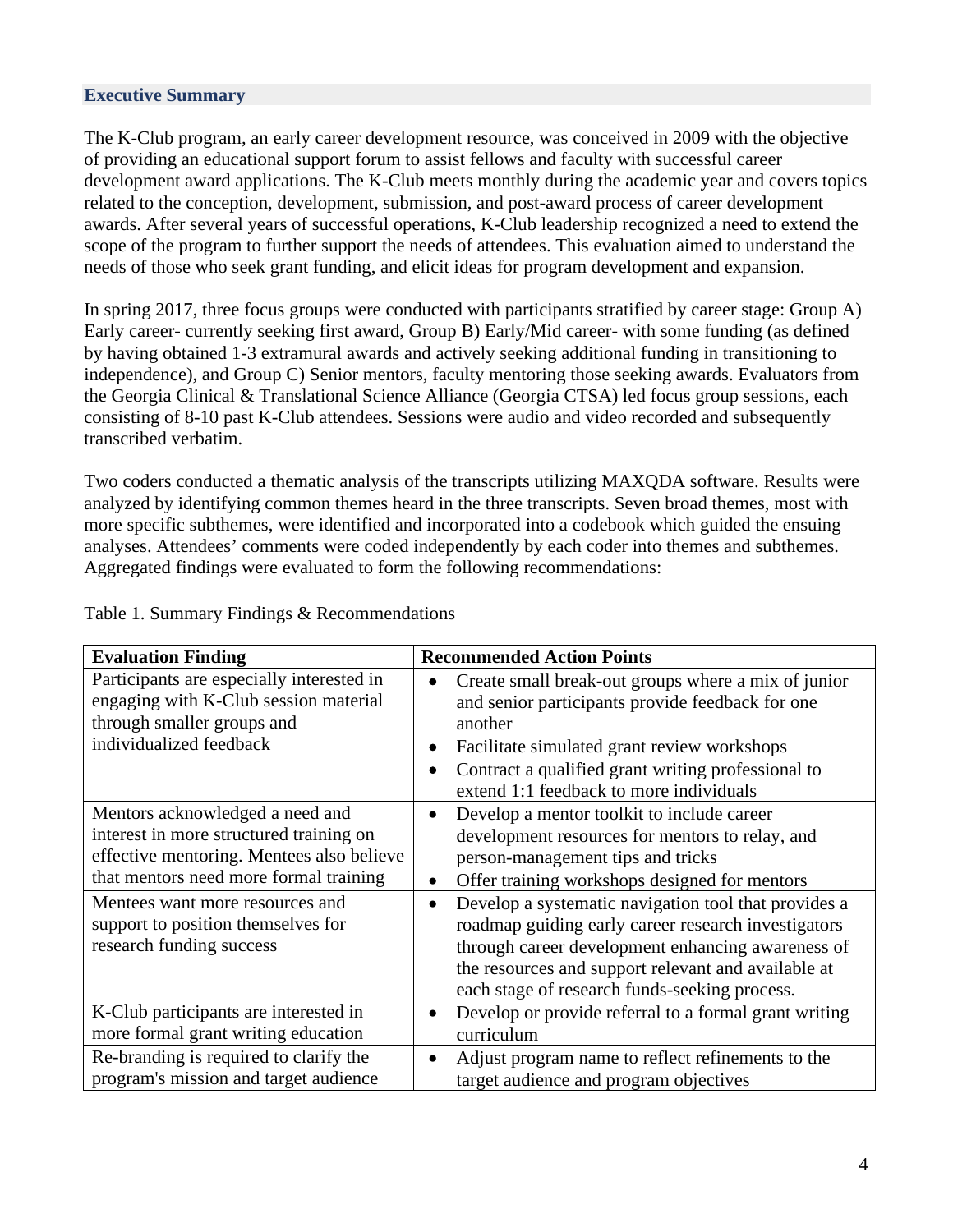<span id="page-4-0"></span>

| Opportunities exist for enhanced use of<br>technology                        | Utilize more user-friendly webinar tools to allow for<br>easier access and the ability to better interact including<br>allowing Q&A during K-Club sessions in real time.                     |
|------------------------------------------------------------------------------|----------------------------------------------------------------------------------------------------------------------------------------------------------------------------------------------|
| Attendees endorsed a multi-pronged<br>approach to ongoing program evaluation | Continue collecting both quantitative and qualitative<br>evaluation data including paper surveys during<br>sessions for a quick evaluation, and email surveys for<br>more in-depth feedback. |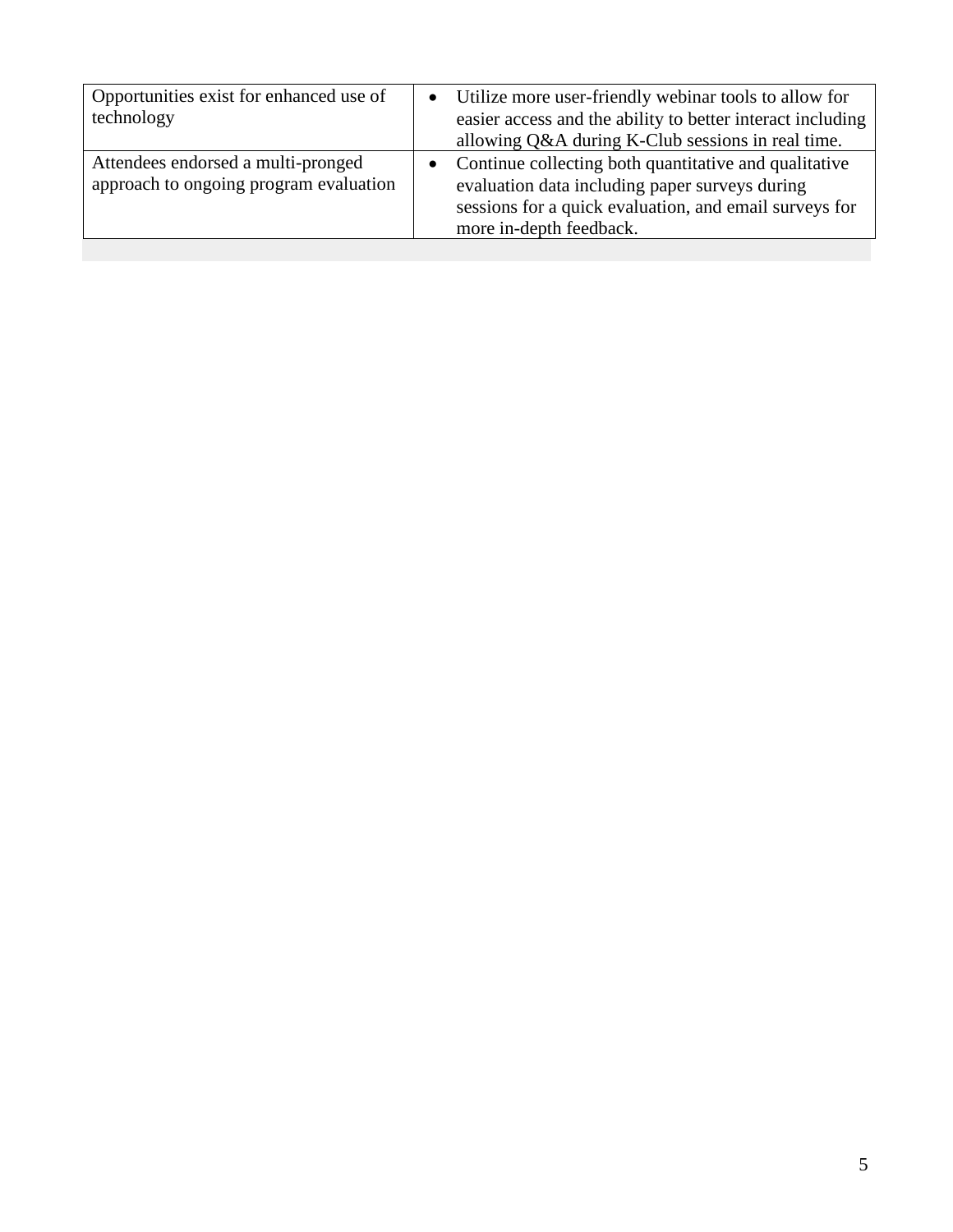### **Background**

Emory University's School of Medicine and Children's Healthcare of Atlanta offer an abundance of resources to help internal faculty, fellows and postdocs secure grant funding. The K-Club program, one of Emory's grant writing resources, was conceived in the fall of 2009 by Dr. Paul Spearman and was executed via the efforts of faculty members Drs. Andi Shane, Miriam Vos and Stacy Heilman. The program is supported by the Georgia Clinical and Translational Science Alliance (Georgia CTSA), Emory's Department of Pediatrics, Emory's Department of Medicine and the Center for AIDS Research.

The objective of the program is to provide an educational forum to assist fellows and faculty with successful career development award applications. The club meets every month of the academic year and covers topics related to the conception, development, submission, and post-award process related to career development awards. The sessions usually consist of an introductory presentation, followed by a panel or group discussion with input and participation by attendees. Recordings are available for remote and future viewing on the program website. The program has had strong attendance, averaging 72 attendees per session in the 2016/2017 year, and has been exceptionally well-received by participants, with 99% of post-session survey respondents stating that the session was 'Good' or 'Excellent', and 86% stating that it was 'Very-' or 'Extremely likely' that they would recommend the session others.

The purpose of this evaluation was to evaluate the best practices of the K-Club structure and brand, and to elicit targeted feedback about the future expansion of the club. The results of this evaluation will inform our understanding of how to improve and expand the K-Club to better meet the needs of early career research investigators.

Evaluation objectives are as follows:

- Understand the needs of junior research investigators seeking career development awards
- Gather programmatic expansion ideas from program stakeholders at the early career- award seeking, early/mid career-funded, and mentor levels
- Create strategic recommendations based on focus group results to inform K-Club program development

Evaluation questions include:

- In what ways can the K-Club improve and expand to increase the career success of Emory University's postdocs, junior faculty and fellows?
- How can the K-Club structure be adjusted to better meet the needs of early career investigators?

Data for this explorative and formative evaluation were collected via a series of focus groups conducted in March and April of 2017. The goal of the focus groups was to understand the needs of faculty, fellows and postdocs who are seeking grant funding and to gather ideas related to the future program expansion and development. The first group consisted of early career faculty seeking their first extramural award. The second group also consisted of early/mid career faculty that *have* received some extramural funding and are actively seeking additional funding in transitioning to independence. The third group consisted of senior-level faculty that have been well-funded over several years and serve as mentors for junior-level faculty.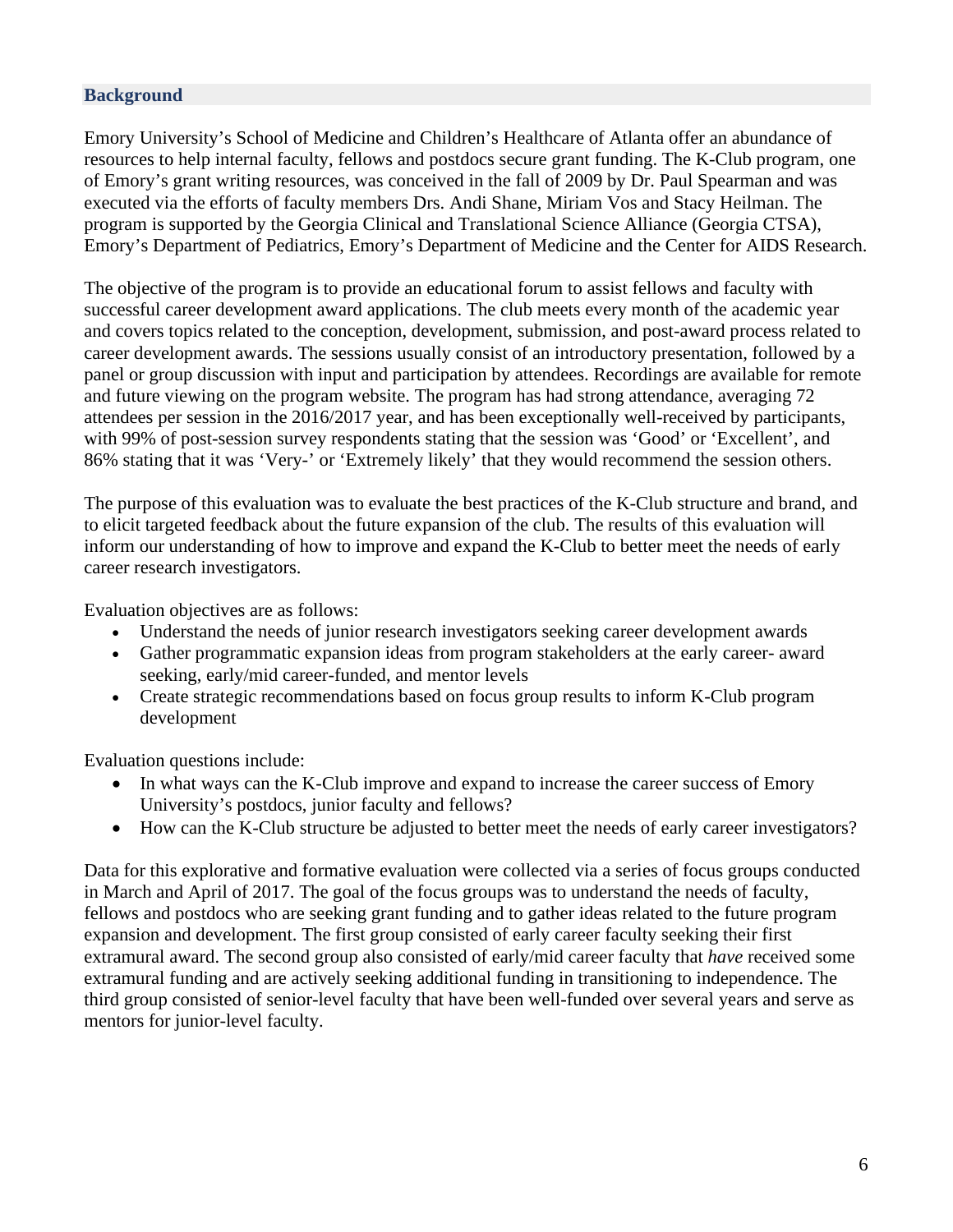### <span id="page-6-0"></span>**Logic Model**

The following logic model (Figure 1) depicts the inputs, activities, outputs, and outcomes involved in evaluating the K-Club. Stakeholders include the Program Directors, Emory Departments of Pediatrics, School of Medicine, and Rollins School of Public Health leadership, Georgia Clinical and Translational Science Alliance leadership, and K-Club participants. Materials included pre-focus group surveys, incentives for participation, and facilities for conducting, recording and transcribing the focus groups. The outputs that resulted from this evaluation included three sets of data collection tools, focus groups, data, and a report representing evaluation results/findings, conclusions and recommendations. It is hoped that evaluation outcomes will lead to increased career development resources and ultimately funding for early career investigators seeking to establish careers as independent health related researchers.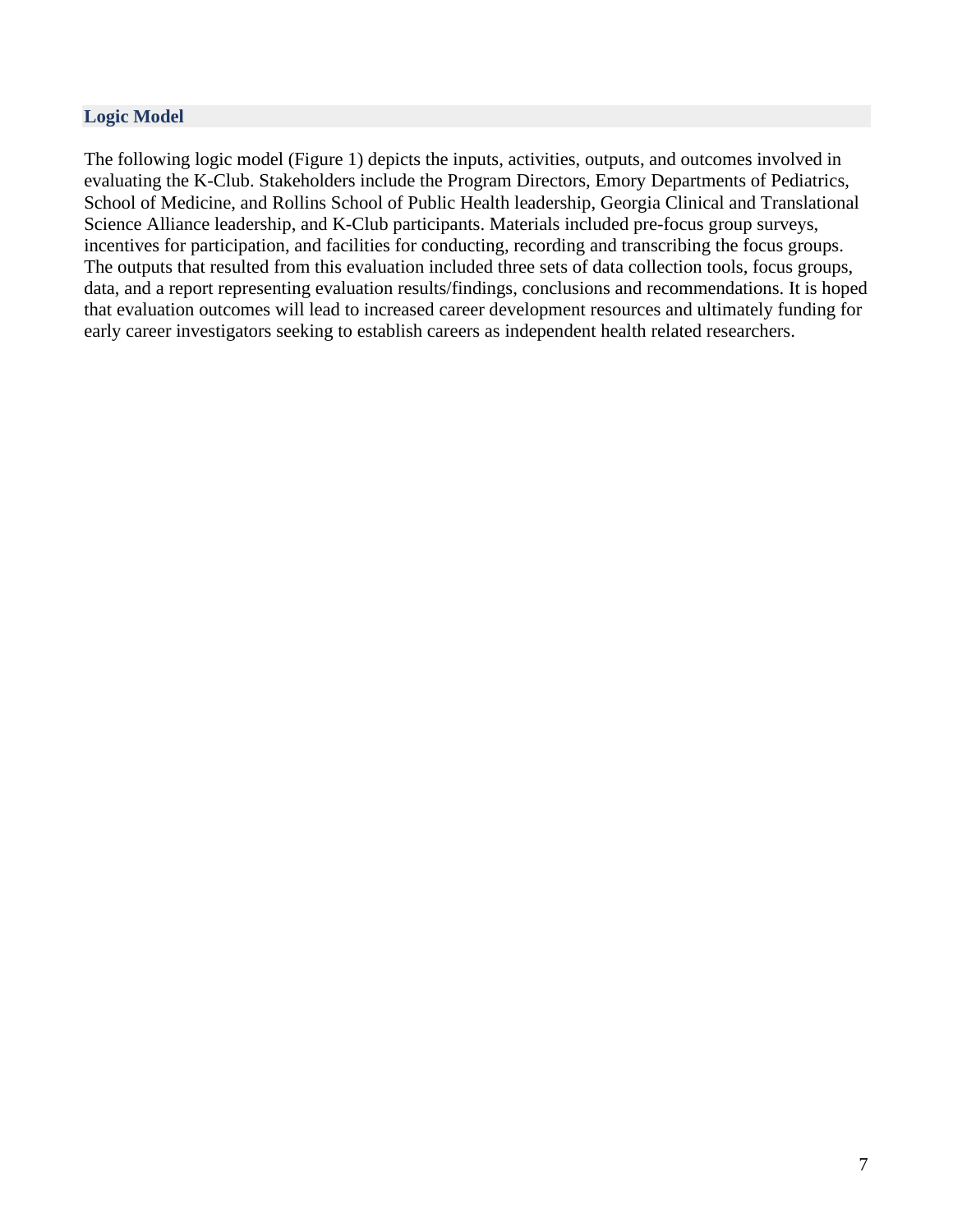|                  |                                                                                                                                                                                                                                             | <b>Primary Intended Users:</b>                                                                                              |                                                                                                                                                                                                               | <b>Evaluation Stakeholders:</b> |                                                                                                                                          | <b>Materials:</b> |  |
|------------------|---------------------------------------------------------------------------------------------------------------------------------------------------------------------------------------------------------------------------------------------|-----------------------------------------------------------------------------------------------------------------------------|---------------------------------------------------------------------------------------------------------------------------------------------------------------------------------------------------------------|---------------------------------|------------------------------------------------------------------------------------------------------------------------------------------|-------------------|--|
| <b>SLAANI</b>    | • Stacy Heilman, PhD: Co-<br>Advocate<br>Co-Program Director                                                                                                                                                                                | Program Director and Grants<br>· Barbara Kilbourne, RN, MPH:<br>Manager, Business Operations<br>· Andi Shane, MD, MPH, MSc, | • Emory Dept. of Pediatrics<br>leadership<br>• K-Club sponsors<br>· Georgia CTSA leadership<br>• K-Club participants<br>• Research investigators at Emory<br>University & Children's Healthcare<br>of Atlanta |                                 | • Pre-focus group surveys<br>· Participation incentive:<br>Lunch<br>• Space for focus groups<br>• Recording devices<br>· MAXQDA software |                   |  |
| <b>CTIVITIES</b> | Create<br>Create data<br>Conduct<br>Analyze<br>Write report<br>Recruit<br>evaluation<br>collection<br>& develop strategic<br>focus<br>results $\&$<br>goals/<br>participants<br>recommendations<br>tool<br>findings<br>groups<br>objectives |                                                                                                                             |                                                                                                                                                                                                               |                                 |                                                                                                                                          |                   |  |
| <b>SLIALIO</b>   | 1. Data collection tool (early career- seeking award, early career-with some funding, & senior mentor<br>levels)<br>2. Three focus groups<br>3. Report that represents evaluation results/findings, conclusion $&$ recommendations          |                                                                                                                             |                                                                                                                                                                                                               |                                 |                                                                                                                                          |                   |  |
| <b>OUTCOMES</b>  | Short-term: Increased career development resources and funding for early career research investigators at<br>Emory University and Children's Healthcare of Atlanta                                                                          |                                                                                                                             |                                                                                                                                                                                                               |                                 |                                                                                                                                          |                   |  |
|                  | Long-term: Strengthen the pipeline of successfully funded health science researchers. Positively impact<br>human health through high impact research conducted by the next generation of health scientists                                  |                                                                                                                             |                                                                                                                                                                                                               |                                 |                                                                                                                                          |                   |  |

Figure 1. Evaluation Logic Model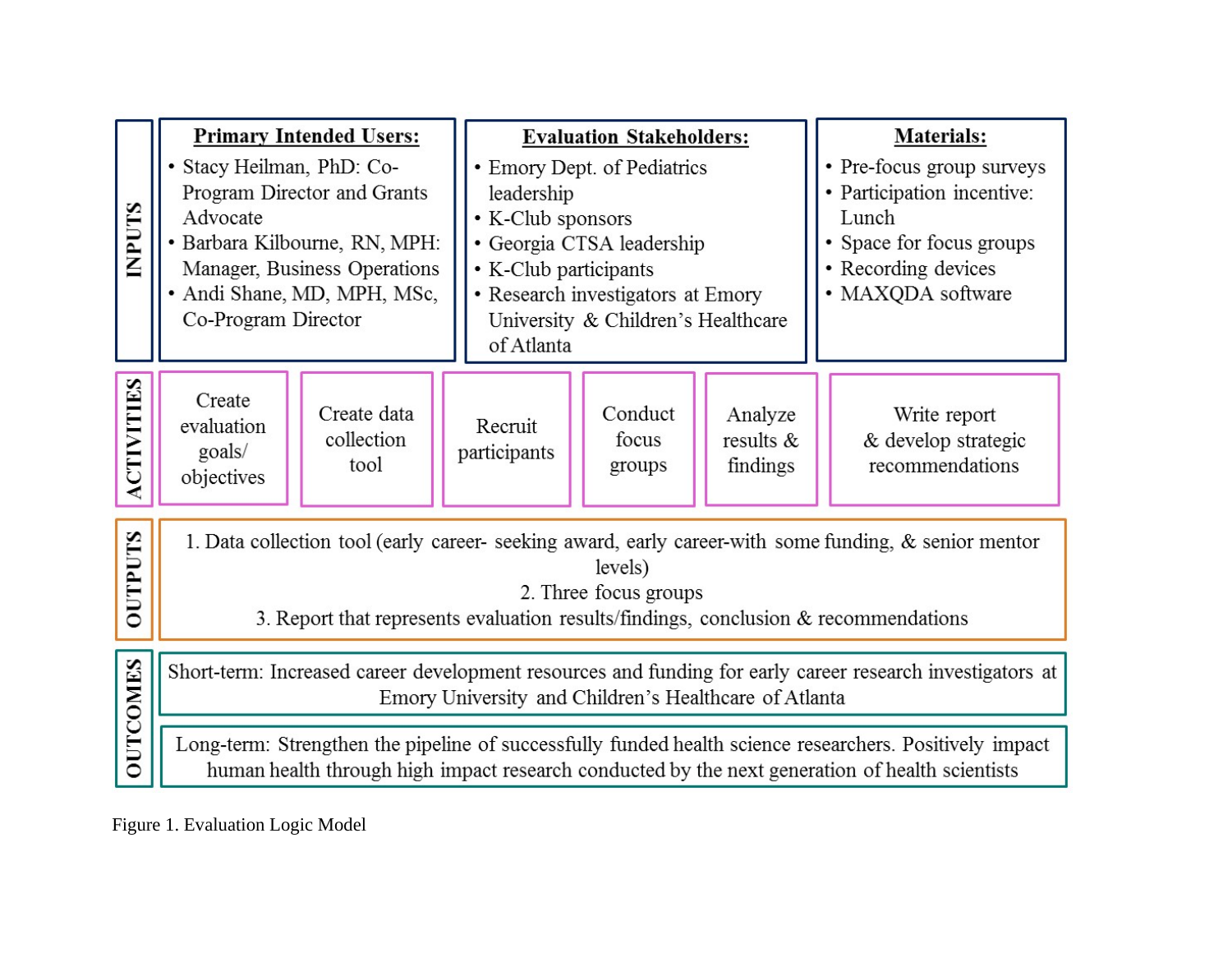#### <span id="page-8-0"></span>**Approach**

This formative evaluation was conducted in the spring of 2017 at Children's Healthcare of Atlanta Egleston Hospital in Atlanta, GA. The evaluation stakeholders included staff and faculty at Children's Healthcare of Atlanta, Emory Department of Pediatrics, K-Club participants, and Georgia CTSA leadership.

In March and April 2017, Nicole Llewellyn, PhD, and Jamie Adachi, MPH, from the Georgia CTSA evaluation team, led a series of three 2-hour focus groups with participants stratified by stage of career:

- Group A) Early career- seeking first award, 8 participants
- Group B) Early/Mid career- with some funding, 9 participants
- Group C) Senior Mentors, successfully funded senior faculty mentoring those seeking awards, 9 participants

In the winter of 2017, current K-Club program participants were recruited via email requests and announcements during K-Club sessions. Volunteers were placed into one of the three focus groups depending on their career stage. To fill gaps in focus groups, former K-Club attendees were directly emailed and further leads were generated through department heads and other Emory leadership. After choosing times and dates that worked for most candidate attendees, final dates and logistical information were provided via email. Participants were asked to complete a brief demographic and background information survey prior to their focus group, 22 participants completed this survey (see Table 2) and 4 participants did not. Results of this survey indicated a reasonable distribution of participants across different demographic indices, and across different research areas and experiences. Most participants across all groups are affiliated with Emory School of Medicine (72%). There was not a notable difference in affiliations among the three focus groups. There was not a notable difference in research classifications among the three focus groups. The largest number of participants self-identified as basic science researchers. Senior mentors in Group C were asked to indicate their mentoring experience, which showed that they had mentored, on average, 6 pre-doctoral mentees, 11 post-doctoral mentees, and 8 junior faculty mentees each.

Data collection instruments were developed in collaboration with Dr. Stacy Heilman, K-Club Program Director and Grants Advocate, Barbara Kilbourne, Manager of Business Operations, Jamie Adachi, Georgia CTSA's Tracking & Evaluation Research Associate, and Dr. Nicole Llewellyn, Manager of Research Projects for Georgia CTSA's Tracking & Evaluation Program. Guides and protocols were carefully tailored to the specific composition of each group (See Appendix A). Actual focus group conversations deviated somewhat from these pre-formulated guides, based upon the questions and comments that arose during each focus group.

Focus groups were audio and video recorded and subsequently transcribed verbatim. Two Georgia CTSA team members, Jamie Adachi and Hannah Eisen, conducted a thematic analysis of the interview transcripts using MAXQDA 12 Standard software. They reviewed the transcripts, field notes, and interview guide to develop a code book. It included deductive themes derived from the interview and inductive themes that emerged from the transcripts, for a total of seven codes, most with sub-codes. The two coders coded each of the transcripts independently and then compared their analyses, discussing discrepancies and reconciling differences until reaching agreement. Frequency analysis of the coded themes was conducted, by group type and by theme, to determine the relative prevalence of each theme in the focus groups discussions. Although prevalence in the discussions is not necessarily the same as importance of the topic to participants, we took frequency information into account, along with subjective evaluation of importance, when forming recommendations.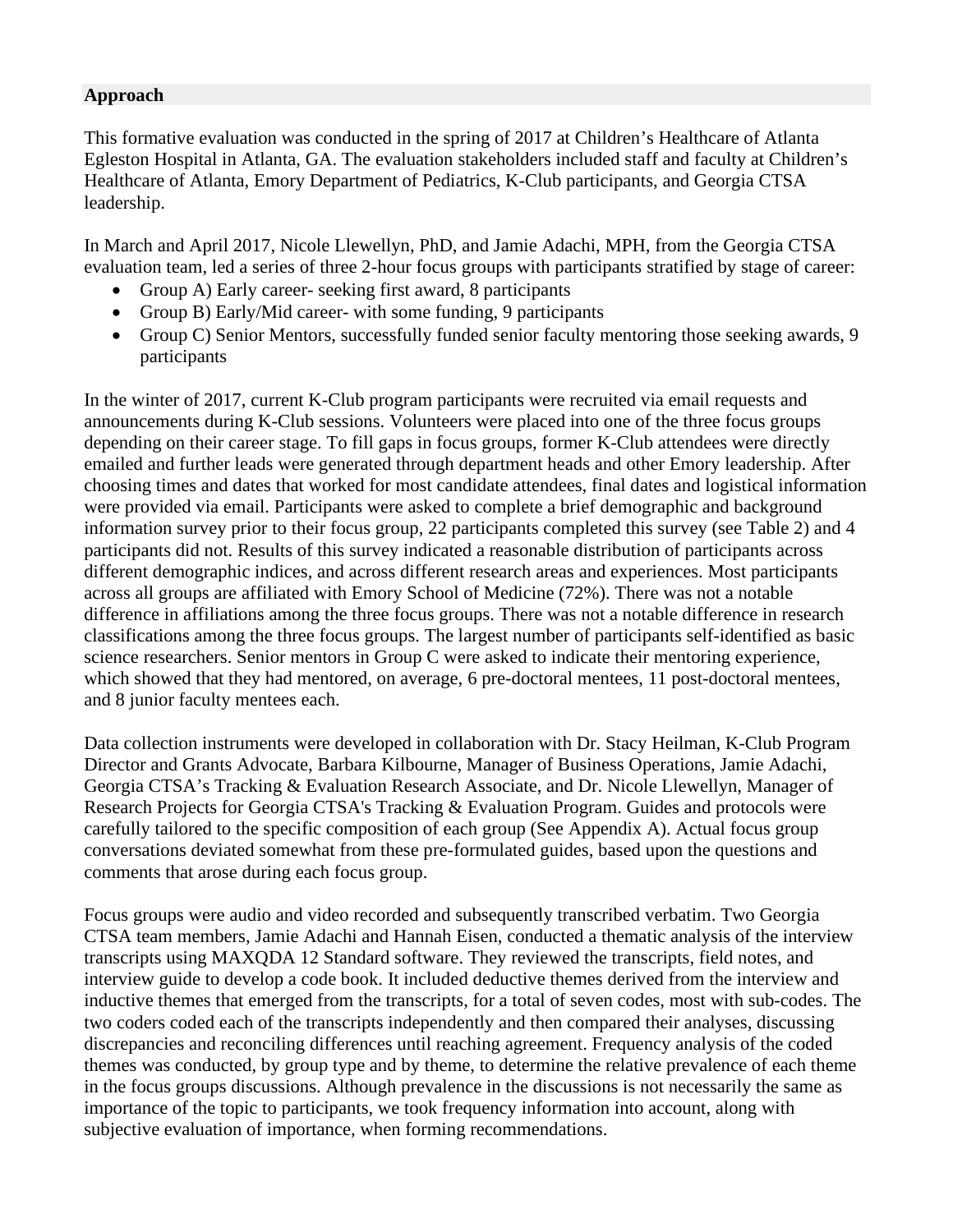| <b>Focus Group Participant Pre-Survey, N=22</b>                                    |                      |                  |                      |                |                                |
|------------------------------------------------------------------------------------|----------------------|------------------|----------------------|----------------|--------------------------------|
|                                                                                    | Group<br>$\mathbf A$ | Group<br>B       | Group<br>$\mathbf C$ | <b>Total</b>   | <b>Total</b><br><b>Percent</b> |
|                                                                                    | $n=6$                | $n=8$            | $n=8$                |                |                                |
| Age                                                                                |                      |                  |                      |                |                                |
| 25 to 30 years old                                                                 | 1                    | $\boldsymbol{0}$ | $\boldsymbol{0}$     | $\mathbf{1}$   | 5%                             |
| 31 to 35 years old                                                                 | $\overline{4}$       | $\overline{0}$   | $\mathbf{0}$         | 4              | 18%                            |
| 36 to 40 years old                                                                 | 1                    | 6                | 1                    | 8              | 36%                            |
| 41 to 45 years old                                                                 | $\overline{0}$       | $\overline{2}$   | $\theta$             | $\overline{2}$ | 9%                             |
| 51 years old and older                                                             | $\boldsymbol{0}$     | $\overline{0}$   | 7                    | $\overline{7}$ | 32%                            |
| <b>Sex</b>                                                                         |                      |                  |                      |                |                                |
| Female                                                                             | 3                    | 6                | $\overline{2}$       | 11             | 50%                            |
| Male                                                                               | 3                    | $\overline{2}$   | 6                    | 11             | 50%                            |
| <b>Ethnicity</b> (checked all that applied)                                        |                      |                  |                      |                |                                |
| White                                                                              | $\overline{4}$       | 5                | 6                    | 16             | 70%                            |
| Black/African-American                                                             | $\overline{0}$       | $\overline{2}$   | $\mathbf{1}$         | 3              | 13%                            |
| American Indian or Alaska Native                                                   | 1                    | $\overline{0}$   | $\overline{0}$       | 1              | 4%                             |
| Asian                                                                              | 1                    | $\mathbf{1}$     | 1                    | 3              | 13%                            |
| <b>Affiliation</b>                                                                 |                      |                  |                      |                |                                |
| Emory School of Medicine                                                           | 3                    | 4                | $\tau$               | 14             | 72%                            |
| Emory School of Medicine & Children's Healthcare<br>of Atlanta                     | $\overline{2}$       | 3                | $\mathbf{1}$         | 6              | 21%                            |
| Emory School of Medicine & VA Hospital                                             | $\boldsymbol{0}$     | 1                | $\boldsymbol{0}$     | 1              | 3%                             |
| Emory School of Medicine Pediatrics & Children's                                   | 1                    | $\mathbf{0}$     | $\mathbf{0}$         | $\mathbf{1}$   | 3%                             |
| Healthcare of Atlanta                                                              |                      |                  |                      |                |                                |
| <b>Research Classification</b> (checked all that applied)                          |                      |                  |                      |                |                                |
| <b>Outcomes Research</b>                                                           | 1                    | $\mathbf{1}$     | $\boldsymbol{0}$     | $\overline{2}$ | 5%                             |
| <b>Basic Science</b>                                                               | 6                    | 6                | 6                    | 18             | 41%                            |
| <b>Clinical Science</b>                                                            | 3                    | 3                | 4                    | 10             | 23%                            |
| <b>Translational Science</b>                                                       | $\overline{4}$       | $\overline{4}$   | 6                    | 14             | 32%                            |
| <b>Mentoring Experience</b> (over entire career, for Group C, Senior Mentors only) |                      |                  |                      |                |                                |
| Number of Pre-doctoral mentees                                                     |                      |                  | 50                   | 50             | 25%                            |
| Number of Post-doctoral mentees                                                    |                      |                  | 91                   | 91             | 45%                            |
| Number of Junior faculty mentees                                                   |                      |                  | 63                   | 63             | 31%                            |

# <span id="page-9-0"></span>Table 2. Focus Group Participant Demographic & Background Information

*Note: 4 focus group participants, 2 from Group A, 1 from Group B, and 1 from Group C, did not complete the pre-survey.*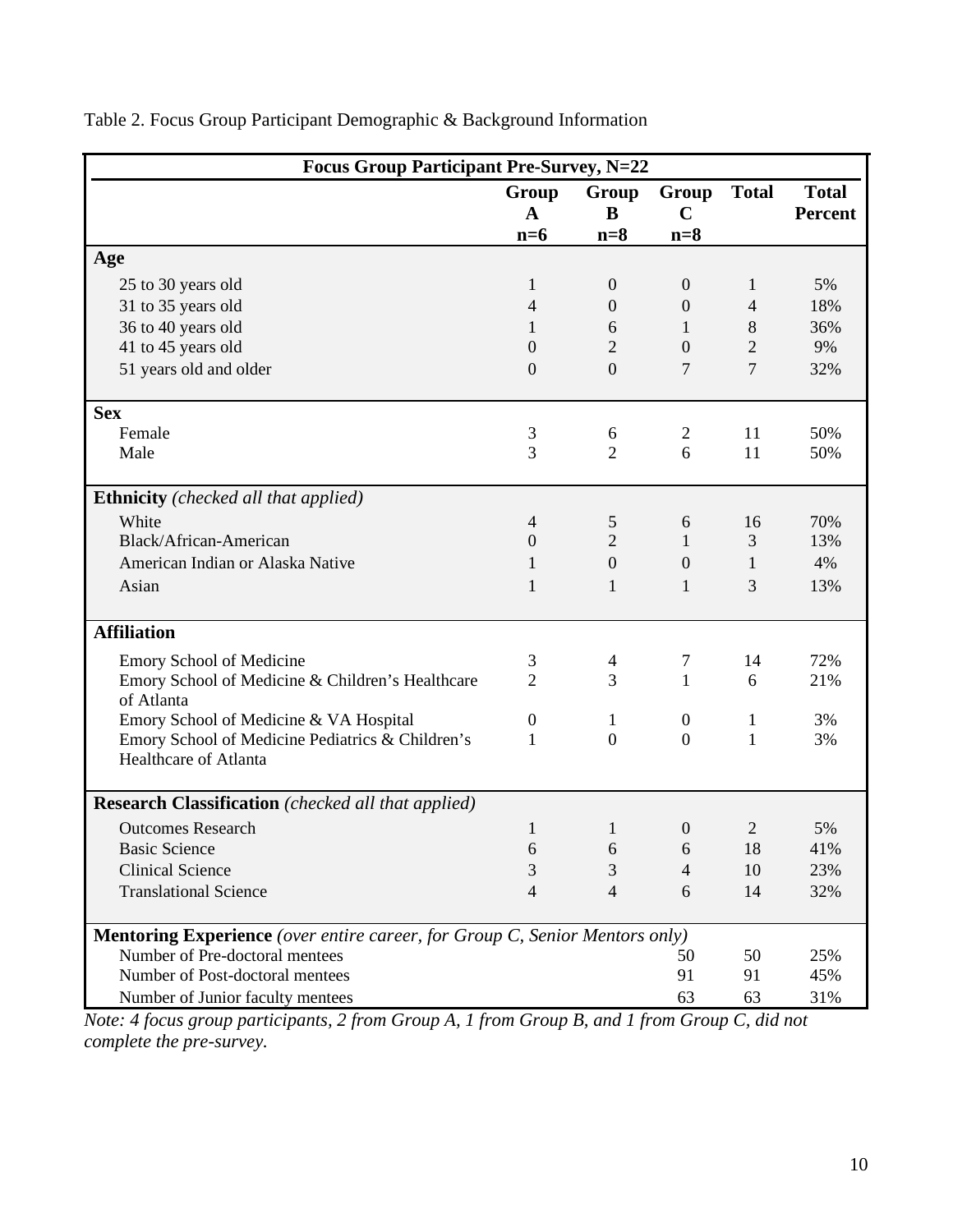## <span id="page-10-0"></span>**Findings Overview**

Table 3 lists the definitions of the specific themes that emerged from the analysis of the three focus groups with: Early career- award seeking, early/mid career- with some funding, and senior mentor-level research investigators. Figure 2 depicts the relative frequencies of these themes across all three focus groups.

<span id="page-10-1"></span>Table 3. Definitions of Final Themes

| <b>Themes</b>      | <b>Definition</b>                                                                                                                                                                          |
|--------------------|--------------------------------------------------------------------------------------------------------------------------------------------------------------------------------------------|
| 1. Format of       | Feedback on K-Club format and structure, including meeting times, locations,                                                                                                               |
| <b>Sessions</b>    | frequency, desire for breakout groups, individualized feedback and invited experts                                                                                                         |
| 2. Mentorship      | Discussion of resources that would improve mentorship, including resources for<br>mentors, matching mentees with co-mentors, and support to help mentees better work<br>with their mentors |
| 3. Grant           | References to grant writing support, including locating and navigating grant resources,                                                                                                    |
| <b>Application</b> | finding appropriate grants, grant writing, compelling storytelling, and revising for                                                                                                       |
| <b>Resources</b>   | resubmission                                                                                                                                                                               |
| 4. Ambiguity of    | Confusion regarding the K-Club's target audience and services; lack of clarity around                                                                                                      |
| <b>Brand</b>       | the program's mission/vision/purpose                                                                                                                                                       |
| 5. Technology      | References to what people want from various types of technology; conversation                                                                                                              |
|                    | surrounding useful technology that can be incorporated into sessions                                                                                                                       |
| 6. Marketing &     | Discussion of the means through which information about the club spreads, including                                                                                                        |
| Communication      | both intentional promotional efforts and word-of-mouth                                                                                                                                     |
| <b>Evaluation</b>  | Conversation around best practices in K-Club evaluation methods                                                                                                                            |



<span id="page-10-2"></span>Figure 2. Overview of Theme Frequencies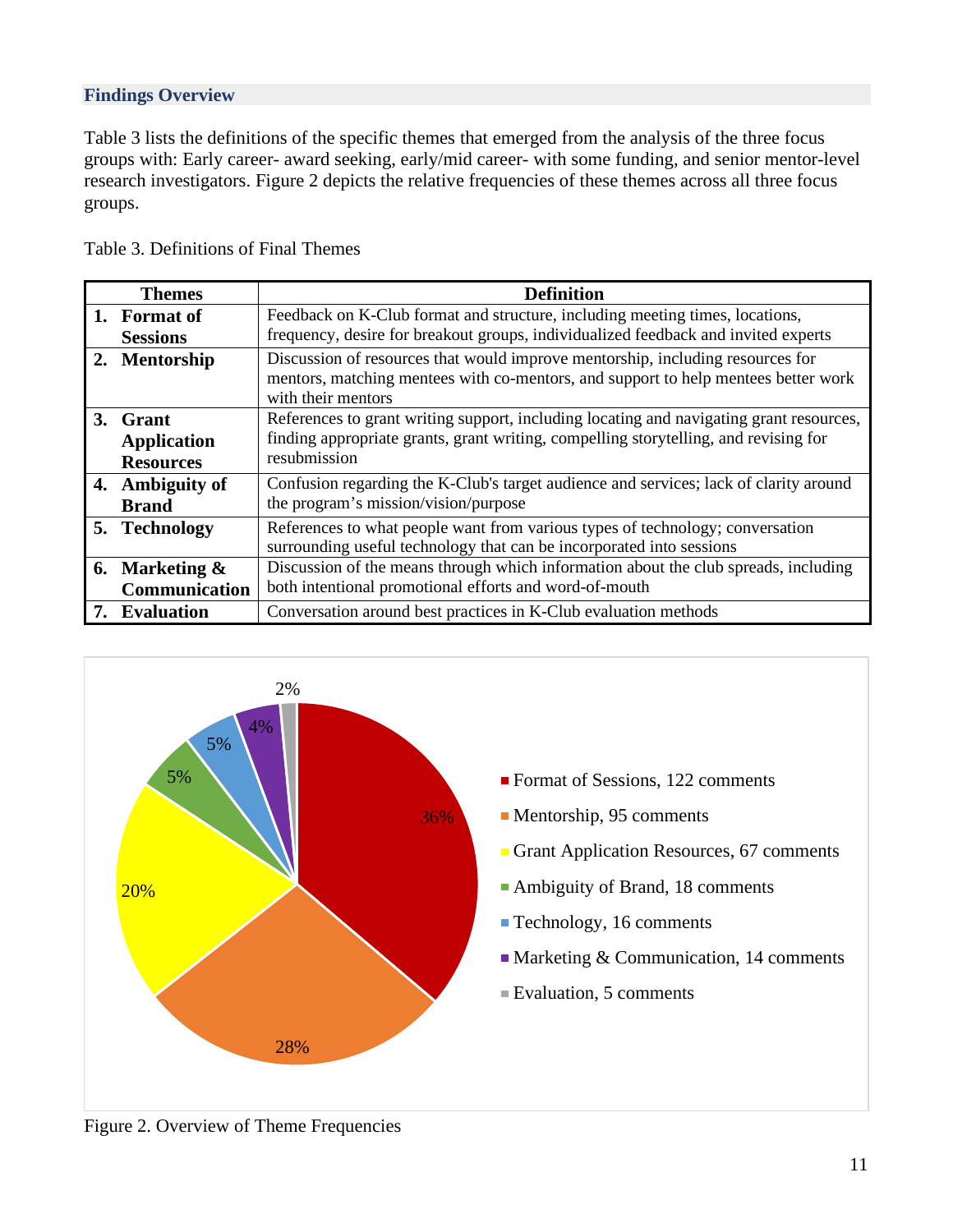#### <span id="page-11-0"></span>**Detailed Theme Descriptions**

#### *Theme 1: Format of Sessions*

Participants discussed the advantages of changing how frequently the club meets and its location, as well as changes to the structure of meetings and the support offered to attendees.

#### *Timing, Frequency, and Location of Sessions*

Participants offered diverging opinions about the timing and location of K-Club. Junior and senior participants remarked that attending noon meetings at Children's excluded clinicians and others working at satellite sites. A senior participant explained, "I would love for my mentees to come, but the location isn't central and timing is in the middle of everything. If you are doing the morning clinic, you don't finish by 12. If you're doing an afternoon clinic, you have to leave around 12 to make clinic at 1." Conversely, other junior and senior participants felt that the consistent meeting time and location made it easy for them to protect the time in their schedules.

However, both groups agreed that the career development benefits from attending K-Club were significant and worth any scheduling inconvenience. An early career- award seeking participant based at a satellite clinic recounted, "I had actually known about the K-Club and wanted to go, but I just have a busy schedule and when you put travel on either end, [attending requires] more than an hour. But, once I realized the benefit…it was then easier to protect the time to come over here." To alleviate the inconvenience, attendees recommended offering parallel sessions after 4:00 pm for clinicians or holding meetings at different sites.

#### *Creating Small Groups within K-Club*

Both groups of early career attendees agreed that incorporating small-group activities would benefit K-Club members. Conversely, senior-level participants did not emphasize small groups. The most common suggestion from the three focus groups was to assemble groups whose members were at varied stages of career development who would "put into practice" material covered in K-Club sessions, such as writing specific aims sections or a biosketch. Members would review each other's work, providing peer mentoring and review. Early/mid career-funded and senior participants recommended that each group contain several senior people to "provide structure" and distribute "responsibility for feedback, coaching, and advice."

#### *Providing Individualized Feedback*

Participants described the benefit of receiving individual feedback from experts, such as Janet Gross who is an independent PhD grant consultant who specializes career development award grant writing. An early/mid career-funded participant explained, "[my mentors] give general feedback, but they're not very detail-oriented. When [Janet] reads grants, she is." Echoing this sentiment, a senior participant said, "A big thing [Janet] helps with is all of the new requirements and formatting issues. She's a professional grant writer so that really helps our junior people who aren't as experienced to have somebody who is attentive to how things sound."

However, participants recognized that offering individual sessions with Janet Gross for all was not realistic and recommended creating the small groups described above as an alternative, though there were concerns about quality control. Additionally, an early/mid career-funded participant said that providing access to a technical writer would help K-Club attendees and an early career- award seeking participant recommended making funds available for external review of proposals.

#### *Inviting Guest Speakers*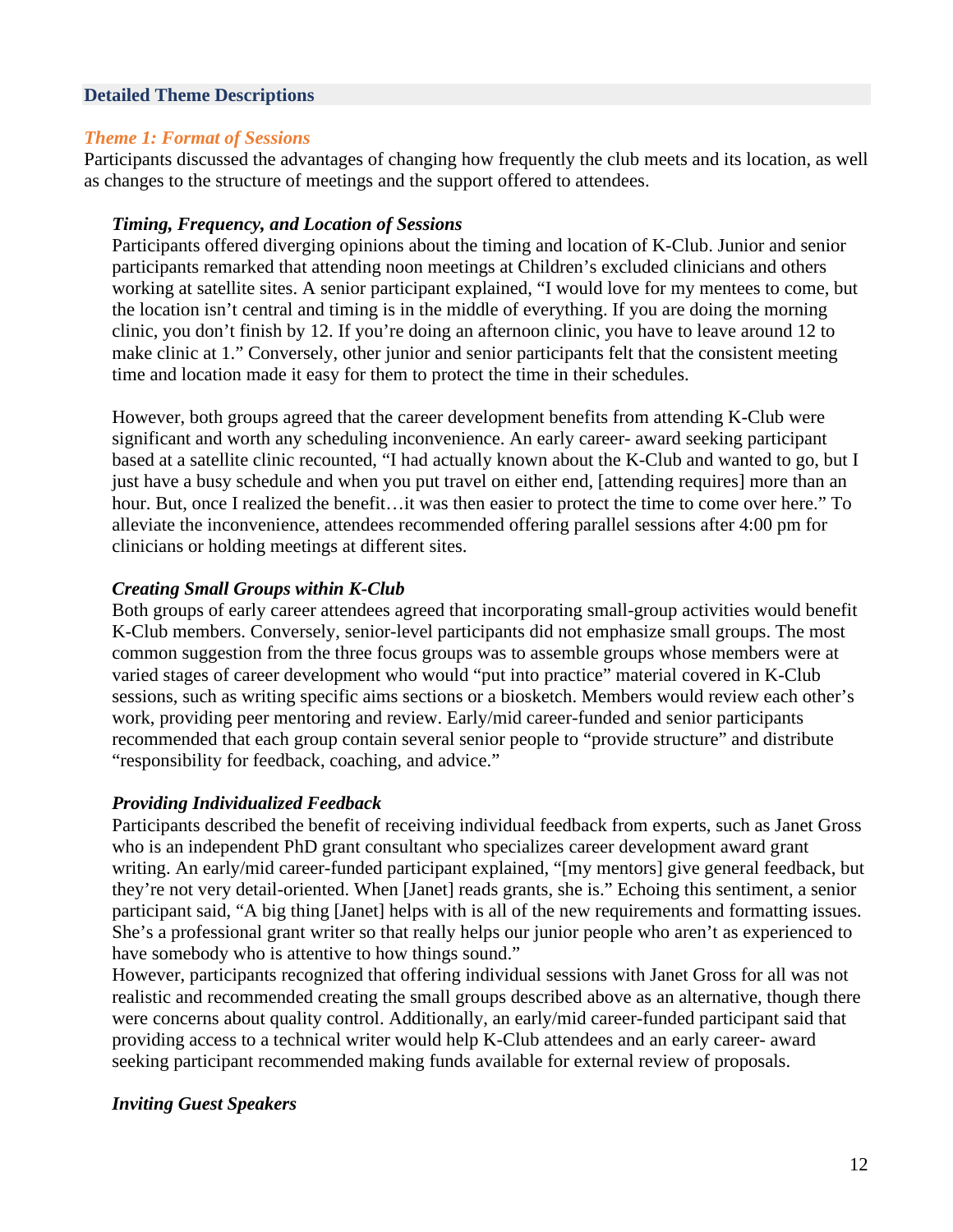Both groups of early career participants suggested guest speakers for future K-Club sessions. While early career- award seeking participants were interested in guest speakers with specific types of expertise, early/mid career-funded participants were more interested in learning from the experiences of guest speakers. For example, the early career- award seeking focus group suggested inviting division heads and scientific review officers from the National Institutes of Health, National Science Foundation, and other funders to explain "their priorities for junior faculty and what they like to see on an application." An early career- award seeking participant mused that having outside speakers from the NIH would act as a 'carrot' for mentors to attend sessions. Early/mid career-funded participants were interested in panel discussions and hearing how other scientists have developed their ideas with available resources.

#### *Theme 2: Mentorship*

Participants discussed resources that would improve mentorship, including resources for mentors, matching mentees with co-mentors, and support to help mentees better work with their mentors and take ownership of their own careers.

#### *Resources for Mentors*

Across the focus groups, two common ideas emerged to improve mentorship. First, as discussed above, both groups of early career participants suggested that K-Club share more information with mentors regarding the content shared during club meetings and the resources available at Emory to support research. An early career- award seeking attendee explained how making her mentor aware of the information shared during the club would have helped her:

I felt like one of the most frustrating parts of when I would go to a K-Club meeting and learn something new was that I have a very senior advisor. It was difficult sometimes to convince him that someone had just told me something slightly different that we should do with the grant. I think that if he heard it not from me, but somebody else first, it might have been easier to bridge the gap of him saying I should do one thing and the person that just talked to me saying I should do something different.

Both groups of early career participants also recommended sharing information with mentors about the resources available at Emory. An early career- award seeking attendee noted that doing so would "educate the senior faculty on how to help the junior faculty. The senior faculty actually want to help, they just don't know what resources are available here." An early/mid career-funded attendee echoed this sentiment, saying, "I think having senior mentors aware of the opportunities for their mentees is beneficial."

The second idea that emerged was to offer training on mentorship. A senior attendee explained, "I've never received mentorship training so some forum to get structured training on how to be an effective mentor would be something that the K-Club can do, that would help". One senior attendee described attending a three-day workshop that the San Francisco CTSA organized where a "seasoned coached [described] how to manage your role as a mentor and how to effectively engage the mentee." Another described a program by the Atlanta Best Mentor program where she learned techniques for managing her mentees based on what motivated them.

### *Providing Well-Rounded Mentorship*

Participants expressed interest in improving mentorship by helping to match mentees with secondary mentors. Early career- award seeking participants noted that they were interested in meeting comentors outside their discipline who shared their research interests, co-mentors with active R01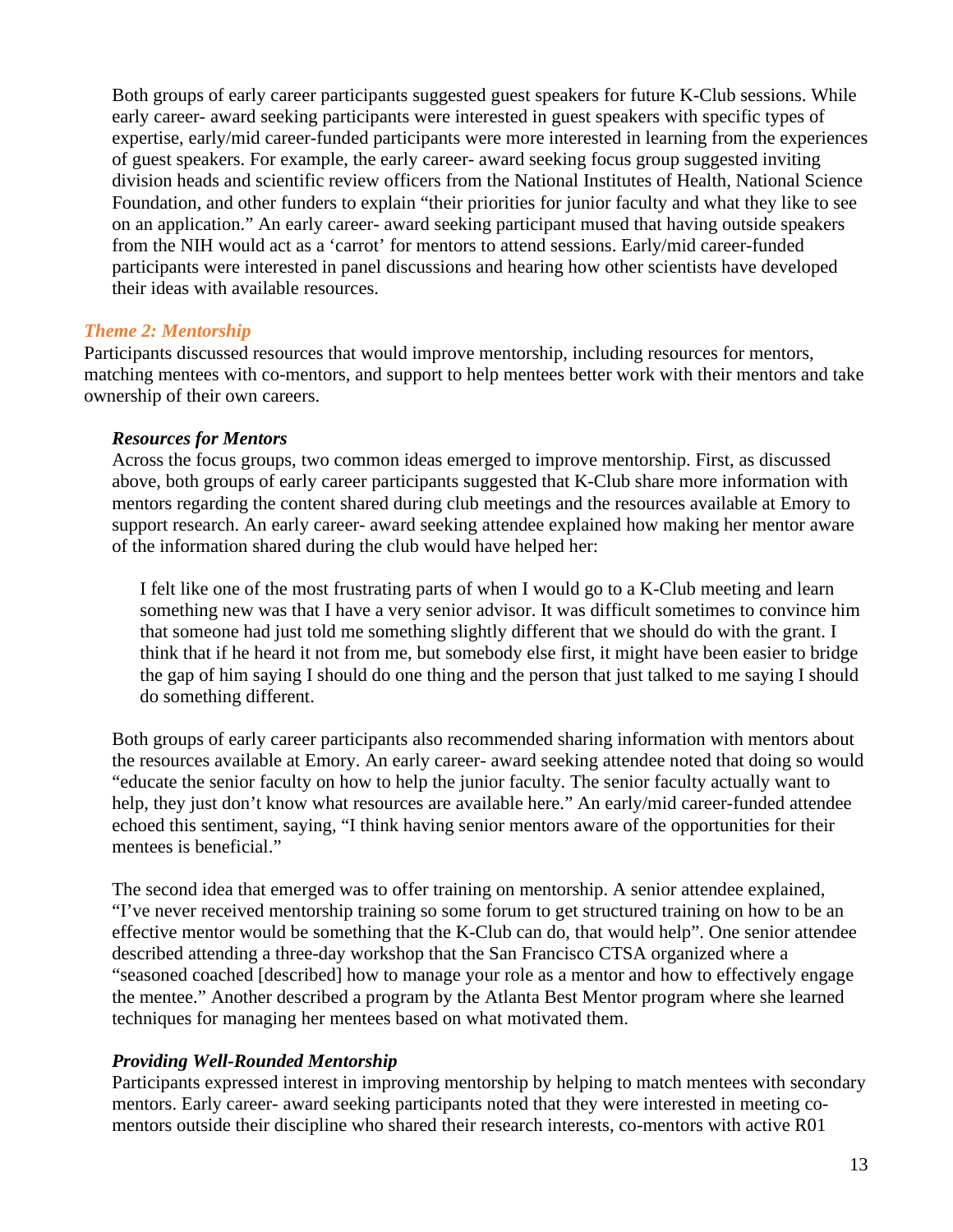grants, or female co-mentors for female mentees. An early/mid career-funded participant recommended co-mentorship to "maximize the positives and minimize the negatives" of her mentors. Senior participants reiterated the importance of co-mentors, with one senior mentor describing working with a co-mentor whose skills were complementary to hers as "a beautiful combination because [the mentee] got the best of both worlds…and a cheerleading group." Another said, "I'm not the expert of all things," and suggested creating a list of senior faculty and their expertise that mentors could use to refer junior faculty and fellows to people with appropriate expertise.

# *Mentee Responsibilities and Ownership*

Early/mid career-funded and senior participants discussed the importance of the need for mentees to be accountable and show dedication in the mentor-mentee relationship, in their research projects and in their own careers. One senior mentor struggles most helping mentees who are less internally driven: "It's hard for me when someone's not driven, highly focused and productive…part of my struggle is how do I get them to that point…when they're not necessarily that type of person…how do you move them in a productive way…so that they're making progress and achieving?" Another mentor expressed frustration when mentees try to rush the career development process and do not trust their mentors and take the advice offered, instead looking for "fast success". Another struggle described was having the time to prompt junior people to be more curious and open to research opportunities. "There's so many great unknowns that we have to fix in our field and they want to sign out and get out. …[It would be good to have more] one-on-one time [to] really help push junior people in ways that need to be pushed [towards] developing your niche and figuring what's interesting."

In addition to the importance of cultivating research commitment and curiosity, early/mid careerfunded and senior participants also discussed the critical nature of career timing, setting milestones and mentee dedication to meeting those milestones starting early in their careers. Many agreed that junior researchers should begin preparing for K grants earlier in their careers. An early/mid careerfunded participant explained:

If you're starting to think about a K when you get your first faculty position, you're too late to be a good candidate. I think sometimes the fellows think that anyone can do research and I think it's more like the Army: there's a few good women or men out there who can do it. [We should do sessions saying] 'If you get passionate about these ideas and following scientific questions, here's the timeline you should follow.

Senior participants echoed the importance of preparation, saying that, "fellowship is the time to get your pilot data…if you're trying to get it as junior faculty, you just don't have enough protected time."

A second theme that emerged in this area from the early/mid career-funded and senior focus groups was the need for the development of efficient and effective communication skills. This was discussed as foundational to scientific career development, and was also noted as something that will facilitate better communication and help build stronger mentor-mentee relationships. It was suggested that mentees could benefit from having access to resources geared towards improving their general communication strategies, public speaking and visual presentation skills. Early/mid career-funded and senior participants noted that K-Club could help mentees build necessary skills to be a better one-on-one communicator and mentee. A senior participant commented "making phone calls every week and sending them emails saying, 'I need X, you know Y and you're supposed to do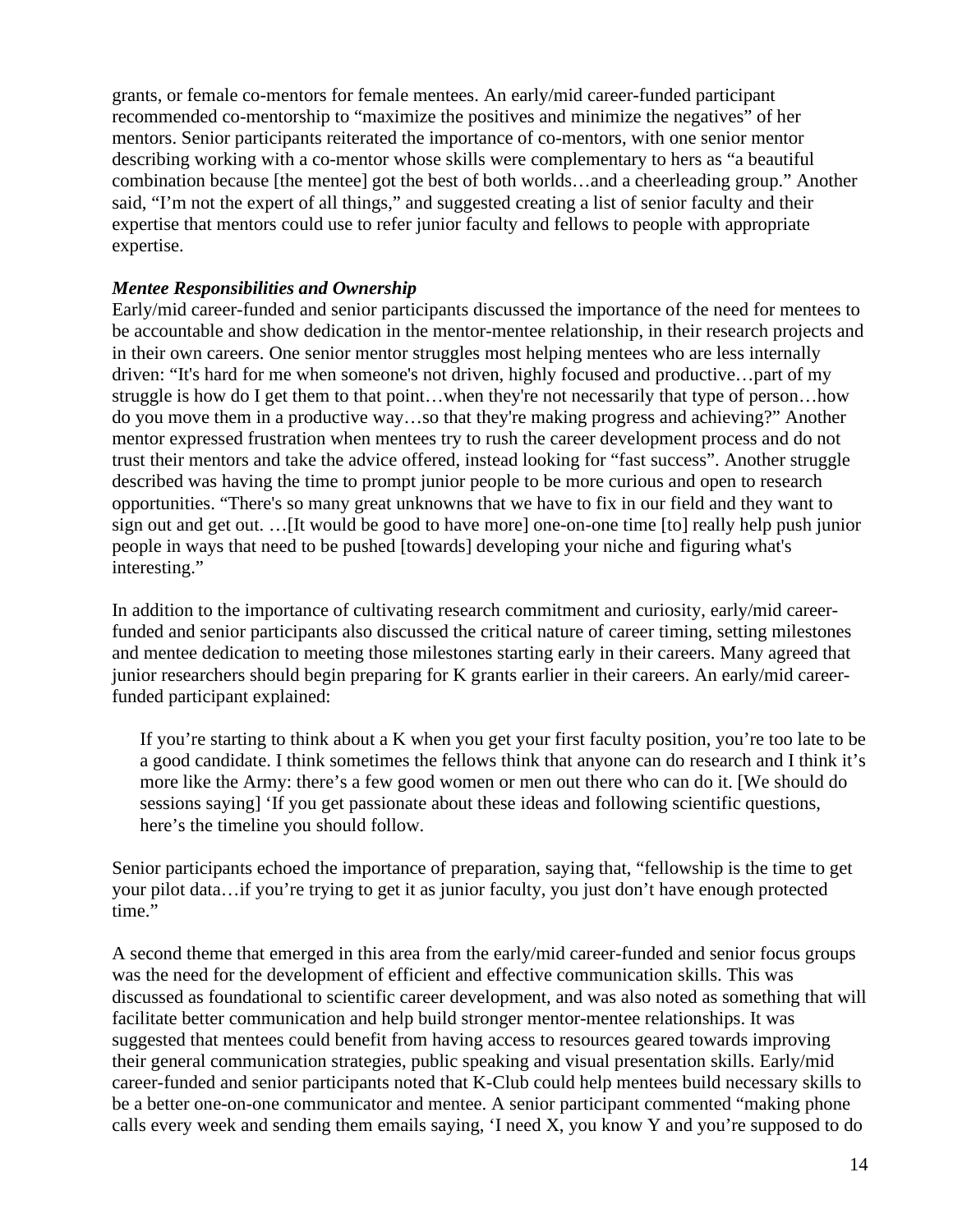this,' is draining…and sucks out the life from mentorship." Improving communication skills used in group venues was also discussed including a need for mentees to learn how to explain their research projects and findings in multiple venues and formats and making aesthetically clear PowerPoint presentations. One senior mentor expressed dissatisfaction over junior researchers lack of visual presentation skills lamenting that some mentees "spend all this time making a presentation that isn't going to show well," further stating, "I'm surprised at how many junior faculty that have never done it before that are starting from scratch. It would be nice to have some place to send them…to learn the basics of how you do a PPT."

#### *Theme 3: Grant Application Resources*

All three groups extensively discussed grants in various contexts including: consistent help locating & navigating grant resources, finding appropriate grants, grant writing, compelling storytelling, and revising for resubmission.

#### *Locating & Navigating Grant Resources*

Conversation among early career- award seeking participants focused on their desire to learn more about available resources from NIH and Emory. One recommended, "It would be good to do a session and have a NIH Program Officer Skype in or WebEx in to talk about the best way to maximize their resources." Another added, "Even though I've done all my training here at Emory, there are so many resources that I just am either not really aware of, or that I'm not aware of how to tap into them."

Early/mid career-funded and senior-level participants shared interest in learning more about resources offered by NIH and Emory University. One early/mid career-funded participant commented, "NIH actually has a lot of the resources and many people don't use them. But they have a lot of mock reviews and they have a lot of information." A senior-level participant further described available resources from NIH, saying, "The NIH already has a number of outstanding grants that they put on their website. One of the institutes, I don't recall which, there's links to it from the DOM website"

Participants expressed a desire for personalized navigational support; one suggested, "Maybe more specific mentorship….Like specific to me and my situation…Personal." Another said, "…if there's a mechanism where you have an opportunity to have a 1:1 studio consultation with an expert. This could be an expansion of this program, if this was available it would be extremely helpful." They also discussed the benefit of continuity of support across time, such as with groups that commit to meeting regularly to discuss navigating the grant process: "…idea would be you would have a senior guide maybe for 4-5 people and you're going to meet regularly and you would discuss whatever you want to but the K-Club sessions might be a jumping point for topics even"

### *Finding Appropriate Grant Funding Opportunities*

Early career- award seeking participants expressed interest in receiving more support and guidance on choosing an appropriate grant that aligned with their interests and stage of career development. An exchange between the moderator and a participant demonstrates this:

Moderator: What do you think? What things would help you to succeed? Early career- award seeking participant: Grantmanship...I think many of us do great data. But... Moderator: Like where to apply to?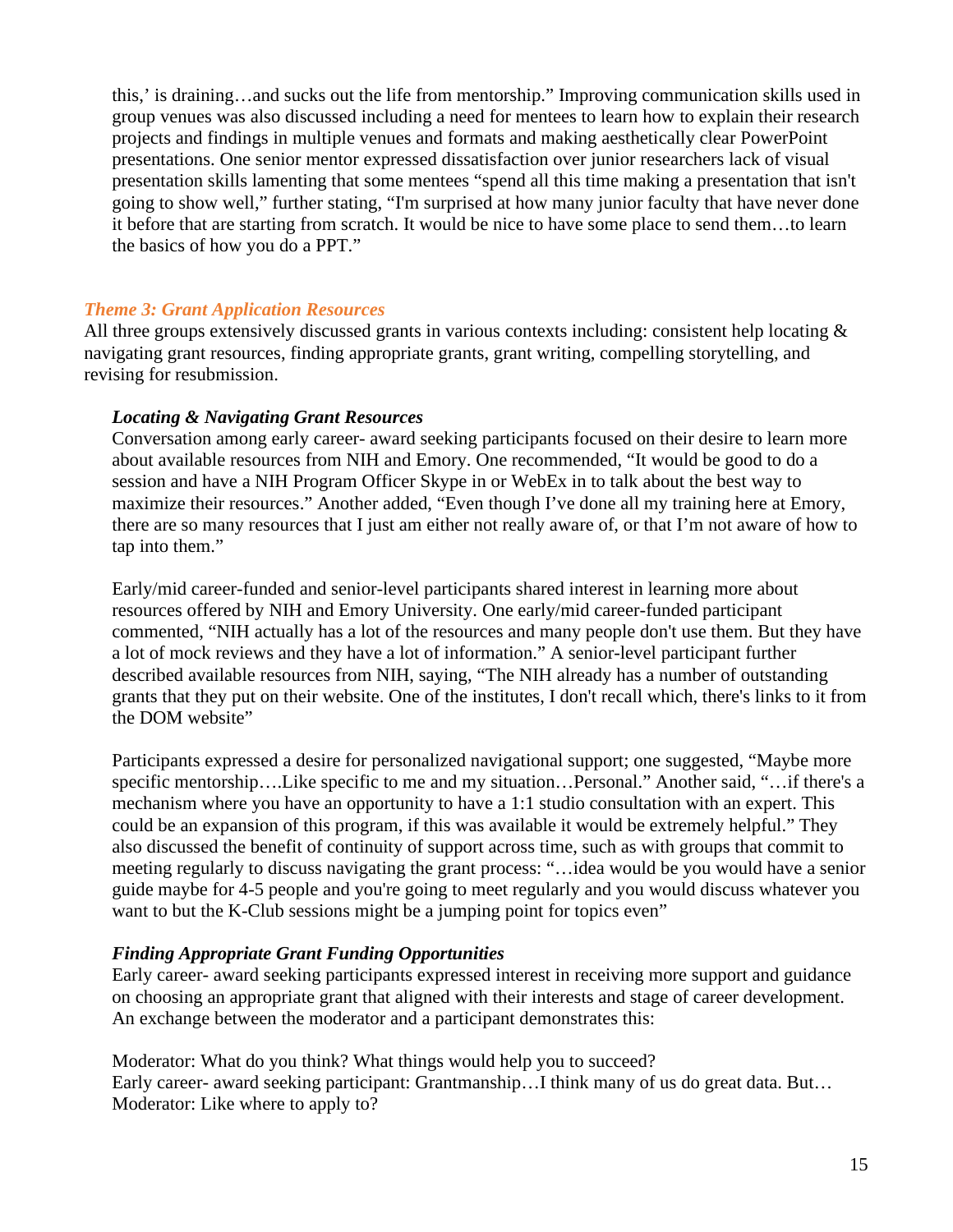Early career- award seeking participant: Yeah, where to apply and the structure of the grant. I think having one-on-one close peer review of grants and having Janet Gross and other people's input about how a grant should read [would be helpful].

#### *"Nuts and Bolts" of Grant Writing*

A second area of support in which early career- award seeking participants expressed interest was receiving more education on grant writing and feedback on their work. An early career- award seeking participant described a clinical research boot camp she had attended that offered the type of support she thought would benefit K-Club attendees:

I received very practical advice and there was a session that talked about the nuts and bolts of how to write a grant. Just very practical advice. You know, like, 'This is what each section of the grant is,' 'This is what you should never put.' Things like that that you don't know. That's good for people at the early stage when they're first starting. Kind of like big lectures and nuts and bolts.

#### *Compelling Storytelling*

Early/mid career-funded participants emphasized the importance salesmanship of both the investigator and the scientific idea when writing grants. However, early career- award seeking and senior-level did not emphasize the importance of salesmanship. One early/mid career-funded participant offered advice, saying, "Be bold, novelty. The [scientific] idea is so important when you're starting. [Reviewers] give you a lot of brownie points. The reviewer, in general, is very willing to forgive a lot in a newer investigator if the idea is cool and sexy." A second early/mid career-funded participant agreed and described the guidance he thought it was important for new investigators to receive:

Really teaching somebody how to write and tell a story and to put together an argument is so foundational. It's almost like an 'Aha!' moment that goes off and now you understand how to make this argument and get the funding move up to where it's not a question any more. It's 'I'm getting scored every time and getting funded.'

### *Simulate Review Process*

Participants at all three levels valued a simulated review process for junior research investigators as a means of improving their proposal. An early career- award seeking participant explained, "I would appreciate if you guys would organize some small sessions that simulate how the reviewer reviews your proposal. Because I think that if we know how to think from that angle, we can definitely improve how we write our proposals."

#### *Revising for Resubmission*

Senior-level participants emphasized the importance of providing guidelines on grant revision and resubmission to junior research investigators. A senior participant demonstrated the value of providing guidance to investigators with an anecdote:

I was involved in one of the resubmissions where an investigator was reviewed and got a pink sheet back. The [name of organization] faculty put together a group of investigators. We had a conference call of three or four of us where we reviewed a pink sheet, the critiques and responded. We spent about an hour on the phone for this conversation. We were able to have the investigator walk through how to respond to this critique.

#### *Theme 4: Ambiguity of Brand*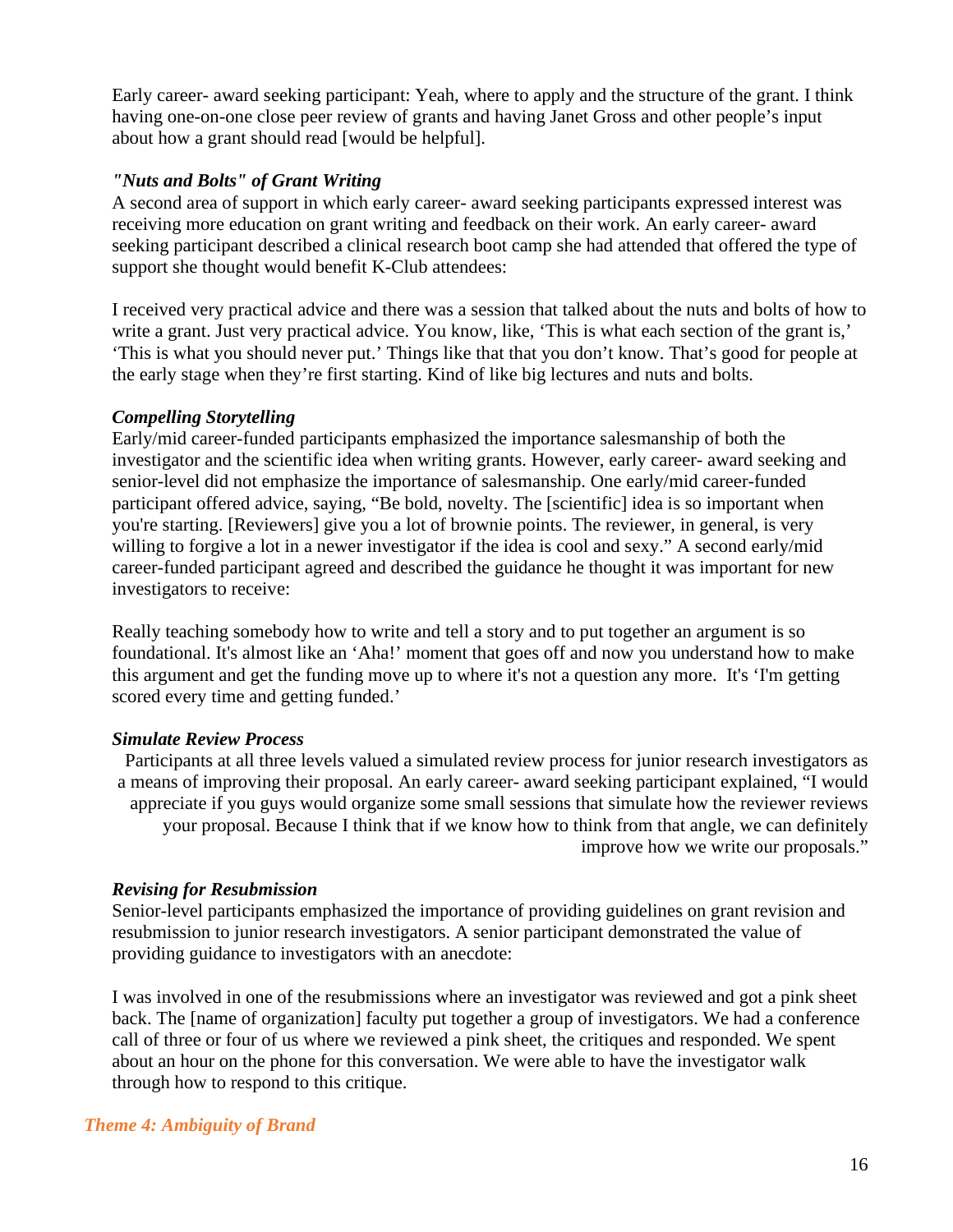Both groups of early career participants expressed confusion regarding the audience that the club targeted with sessions and outreach. Senior-level participants did not discuss K-Club's brand. An early career- award seeking participant stated that, "[K-Club must make] sure that people understand that this isn't just for medical fellows, not just for PhDs, that it's for everybody, including first year post-docs and research career-oriented."

Early/mid career-funded participants wondered if including 'K' in the club's name limited the club's purpose and vision and discouraged people who were seeking other types of awards from attending. One exchange demonstrated this concern:

Program Director: Is the K-Club a misnomer? All participants: Yeah. Program Director: It's kind of our brand right but is it a detraction? Participant: Yeah, I thought it was more directed towards post-docs because and I see that it's more for junior faculty. So, for me K ends with your post-doc.

#### *Theme 5: Technology*

Discussion about using technology to improve K-Club was limited. Early/mid career-funded participants did not discuss technology, however, both early career- award seeking and senior participants indicated that finding ways to foster interaction and engagement for people viewing the sessions off-site or on their own time was important. An early career- award seeking participant remarked that WebEx was "really confusing" to people who did not use it regularly, and another agreed, saying, "you have to install all the components, so if you're not really computer savvy," it could be challenging. Additionally, an early career- award seeking participant suggested adding a link to the recorded sessions that would allow attendees to submit questions via email. A senior participant also noted this limitation, saying that while viewers can access content via recordings, "they can't ask questions," which a second participant noted was valuable.

### *Theme 6: Marketing & Communications*

Both groups of early career participants discussed K-Club's current promotional efforts and identified areas for improvement. Senior-level participants did not discuss the importance of marketing and communication. Most participants had discovered the club through email newsletters, word-of-mouth, or pamphlets. Both groups of early career participants emphasized the importance of engaging senior-level research investigators in the club's purpose and activities so that they could refer their mentees to the club. An early career- award seeking participant stated, "So, I would agree with what people are saying about letting mentors know. I think that by letting PIs know [about K-Club], it will trickle down." An exchange between the moderator and an early/mid career-funded participant further supported this idea:

Moderator: And, what do you think is the best way to get the word out to people [about K-Club]? Early/mid career-funded participant: I think also having senior mentors aware of the [K-Club program] for their mentees is probably beneficial.

### *Theme 7: Evaluation*

To improve evaluation, both groups of early career attendees recommended collecting rapid quantitative feedback at each session's conclusion, which could be complemented with more detailed qualitative feedback collected via email. Senior-level participants did not discuss the importance of evaluation. To incentivize attendees to complete online surveys, an early career- award seeking participant said that making him eligible for a travel grant to support his professional development would incentivize him to complete surveys. He elaborated: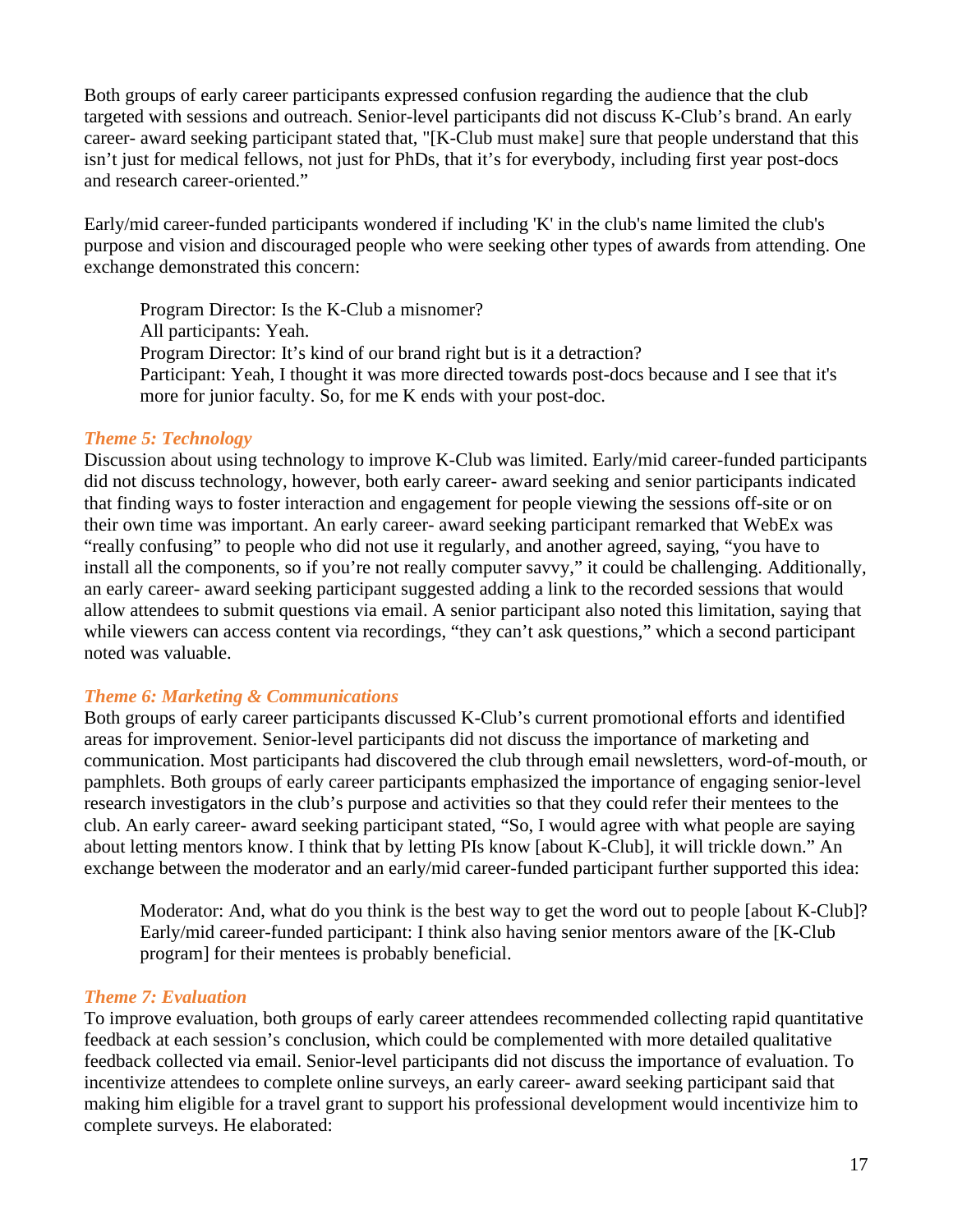You would have to attend six meetings out of the year and then you have to do the grant review session and a travel grant session. Or whatever you want to do, you just have to check three boxes and then you become eligible...You don't necessarily have to have a large pot of money for this cause not everybody is going to go through all the check boxes.

Another early career- award seeking participant recommended that "repeat attendance is a really good metric. When I think about K-Club, as well as other things I put on my calendar that I really want to do, I think about whether I actually protect that time is an indicator of how useful I think it will be." A early/mid career-funded participant echoed this, saying that, "people vote with their feet," so attendance would be a good measure of the club's usefulness.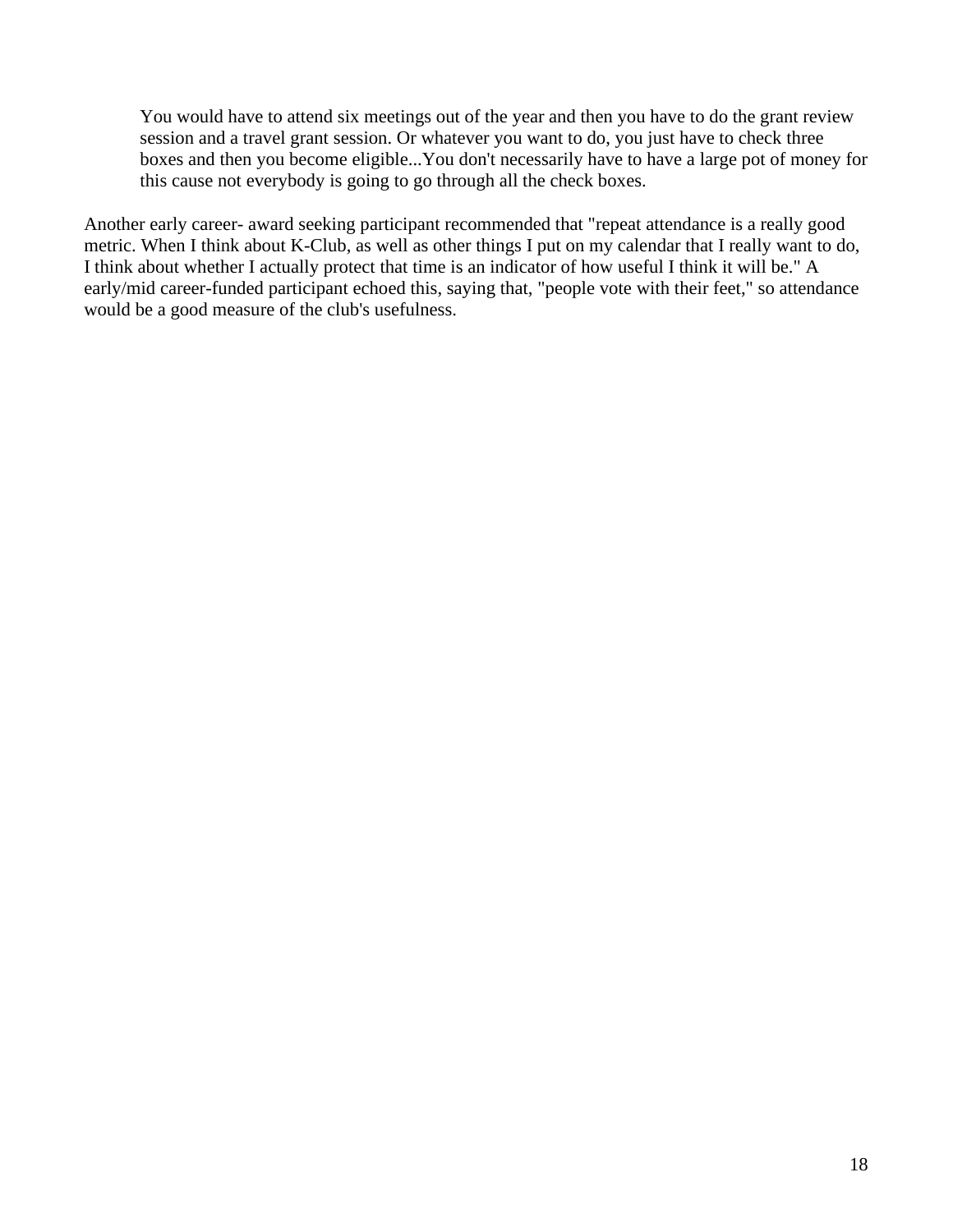<span id="page-18-0"></span>Table 4. Frequencies of Themes & Subthemes for All Focus Groups

|                                             | Early career-<br>award seeking | Early/mid<br>career-some<br>funding | Senior<br>Mentors          | <b>Total</b>            |
|---------------------------------------------|--------------------------------|-------------------------------------|----------------------------|-------------------------|
|                                             | Focus Group<br>A               | Focus Group<br>B                    | Focus Group<br>$\mathbf C$ |                         |
| <b>Theme 1. Format of Sessions</b>          |                                |                                     |                            |                         |
| 1.0 Operations                              | 25                             | 24                                  | 13                         | 62                      |
| 1.1 Small groups                            | 10                             | 11                                  | 2                          | 23                      |
| 1.2 Individualized feedback                 | 4                              | 9                                   | 7                          | 20                      |
| 1.3 Networking                              | 7                              | 3                                   | $\overline{c}$             | 12                      |
| 1.4 Guest speakers                          | 3                              | $\overline{2}$                      | $\overline{0}$             | 5                       |
| <b>TOTAL</b>                                | 49                             | 49                                  | 24                         | 122                     |
| <b>Theme 2. Mentorship</b>                  |                                |                                     |                            |                         |
| 2.0 Mentorship                              | 3                              | $\mathbf{0}$                        | 11                         | 14                      |
| 2.1 Resources for mentors                   | 15                             | 18                                  | 9                          | 42                      |
| 2.2 Incentivizing mentoring                 | 1                              | $\overline{0}$                      | 1                          | $\boldsymbol{2}$        |
| 2.3 Being a good mentor                     | 8                              | 12                                  | 4                          | 24                      |
| 2.4 Being a good mentee                     | $\overline{2}$                 | $\overline{4}$                      | 7                          | 13                      |
| <b>TOTAL</b>                                | 29                             | 34                                  | 32                         | 95                      |
| <b>Theme 3. Grant Application Resources</b> |                                |                                     |                            |                         |
| 3.0 Grant Funding 101                       | 1                              | 1                                   | 3                          | 5                       |
| 3.1 Finding appropriate grants              | 17                             | 7                                   | 10                         | 34                      |
| 3.2 Nuts and bolts of grant writing         | 8                              | $\mathbf{0}$                        | 5                          | 13                      |
| 3.3 Compelling storytelling                 | 0                              | 8                                   | 1                          | $\boldsymbol{9}$        |
| 3.4 Simulate review process                 |                                | $\Omega$                            |                            | 2                       |
| 3.5 Navigating NIH                          | 0                              | $\Omega$                            |                            | $\mathbf{1}$            |
| 3.6 Revising for resubmission               | 0                              | $\Omega$                            | 2                          | 2                       |
| 3.7 Navigating Emory bureaucracy            |                                | $\Omega$                            | $\Omega$                   | 1                       |
| <b>TOTAL</b>                                | 28                             | 16                                  | 23                         | 67                      |
| <b>Theme 4. Ambiguity of Branding</b>       |                                |                                     |                            |                         |
| 4.0 Unclear target audience                 | 3                              | 9                                   | 2                          | 14                      |
| 4.1 Unclear vision/purpose/goal             | $\boldsymbol{0}$               | 4                                   | $\theta$                   | $\overline{\mathbf{4}}$ |
| <b>TOTAL</b>                                | 3                              | 13                                  | $\overline{2}$             | 18                      |
| <b>Theme 5. Technology</b>                  |                                |                                     |                            |                         |
| 5.0 Functions wanted from technology        | 7                              | $\theta$                            | 4                          | 11                      |
| 5.1 Type of technology                      | 4                              | 0                                   |                            | 5                       |
| <b>TOTAL</b>                                | 11                             | $\boldsymbol{0}$                    | 5                          | 16                      |
| Theme 6. Marketing & Communication          |                                |                                     |                            |                         |
| 6.0 Methods & content to promote K-Club     | 9                              | 5                                   | $\boldsymbol{0}$           | 14                      |
| <b>TOTAL</b>                                | 9                              | 5                                   | $\boldsymbol{0}$           | 14                      |
| <b>Theme 7. Evaluation</b>                  |                                |                                     |                            |                         |
| 7.0 Evaluating the K-Club                   | 4                              |                                     | $\Omega$                   | 5                       |
| <b>TOTAL</b>                                | 4                              | 1                                   | $\boldsymbol{0}$           | 5                       |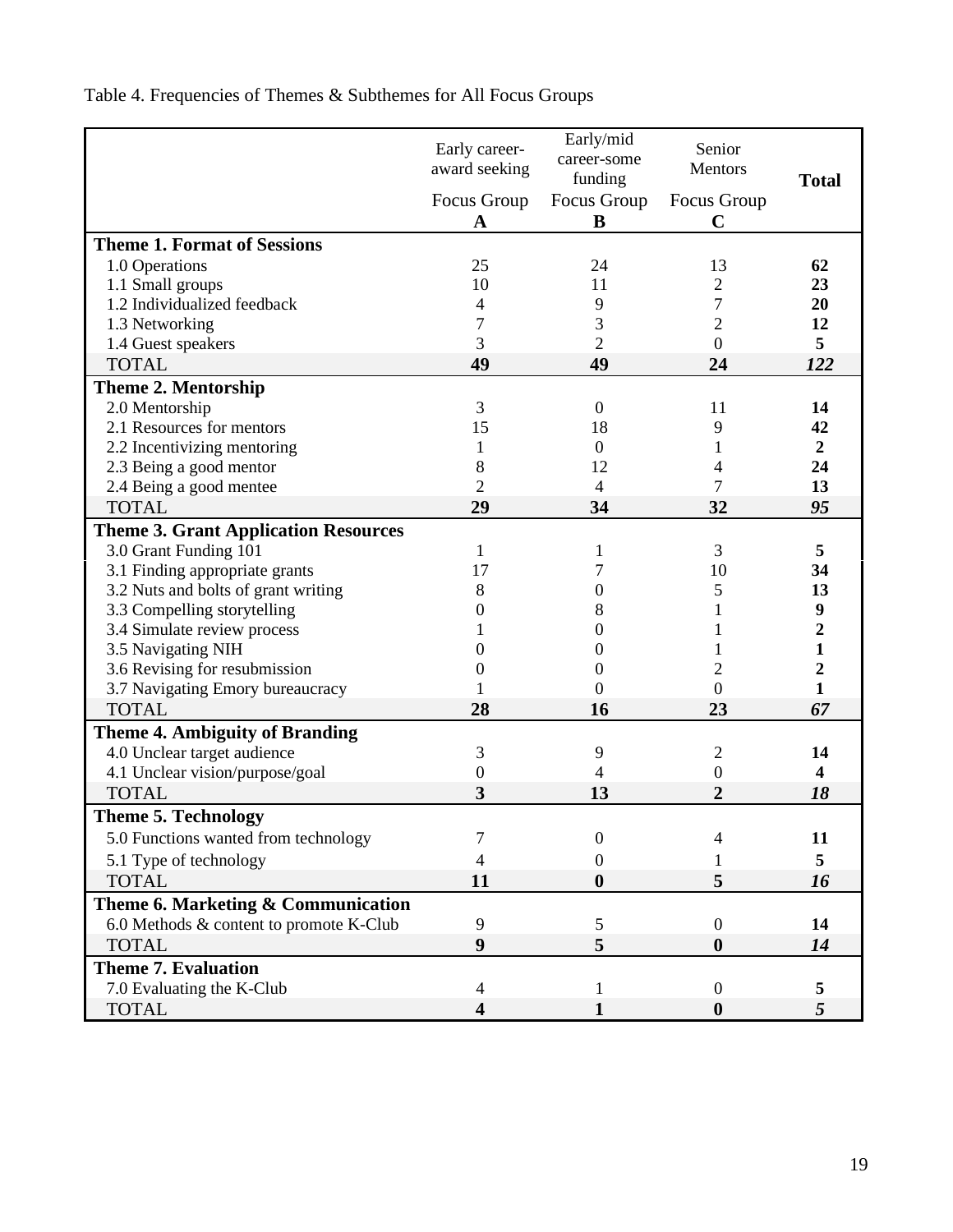#### <span id="page-19-0"></span>**Recommendations & Conclusion**

#### <span id="page-19-1"></span>*Recommendations*

Collectively, the findings of this focus group evaluation informed the following recommendations:

- **Recommendation 1: The format of the sessions should be adapted to meet the growing needs of attendees**. In addition to the monthly session, the program could incorporate small breakout groups and/or more targeted and intense educational offerings to accommodate the diversity and specific needs of program participants. Since participants noted their desire for more individualized feedback, breakout groups can vary based on interest. For example, a group of individuals can conduct an informal peer review, or individuals can form multidisciplinary groups to collaborate on a research project. We recommend engaging specialized professionals such as grant writing consultants, communication specialists, visual/graphic designers, and institutional and organizational behavior leaders to address these needs.
- **Recommendation 2: Mentors need more resources and support to effectively engage and support their mentees.** Mentors acknowledged a need and interest in receiving more structured training on effective mentoring. Early career- award seeking participants believe that it is key for their mentors to be more aware of and promote NIH, Emory University, and K-Club resources. We recommend creating a mentor toolkit to include various career development resources for mentors to vet and people management tips and tricks.
- **Recommendation 3: Mentees need more resources and support to position themselves for research career success.** Mentees acknowledged a need and interest in receiving more structured, personalized, and consistent support (grant writing, submission and revision guidelines, navigating available resources, etc.), and mentors identified an additional need for mentees to develop the ability to take ownership of and better drive the mentor-mentee relationship towards cultivating all areas of career development.

Recommendation 3a: We recommend developing a systematic navigational tool that provides a roadmap guiding early career research investigators through career development, enhancing awareness of the resources and support relevant and available at each stage of the research fundsseeking process and overall career development. An emphasis on seamless continuity in support throughout each step of the process would be of benefit to investigators who are working towards developing their independent research careers.

Recommendation 3b: We also recommend offering a customized and tailored approach to targeted cohorts. Create an algorithm to identify the junior researchers that would derive the most benefit from targeted and intense experiential educations efforts in separate areas including i) grant writing labs; ii) management training; and iii) communication skills and leadership development. Small group educational offerings engaging a carefully selected cohort would provide tremendous benefit to meet the breadth of junior researcher needs targeted to specific career stages. For example, researchers who are preparing their first grant application may benefit most from a grant writing lab that provides targeted education and support through a comprehensive grant writing curriculum to include: where to look for grants, how to write applications, simulated peer-review, how to revise and resubmit, and personal branding. Once researchers secure their first award, they may benefit from a management course that offers insights and training on how to best design their own research program, develop talent and manage research funds. Finally, researchers who are ready for the K to R transition or who are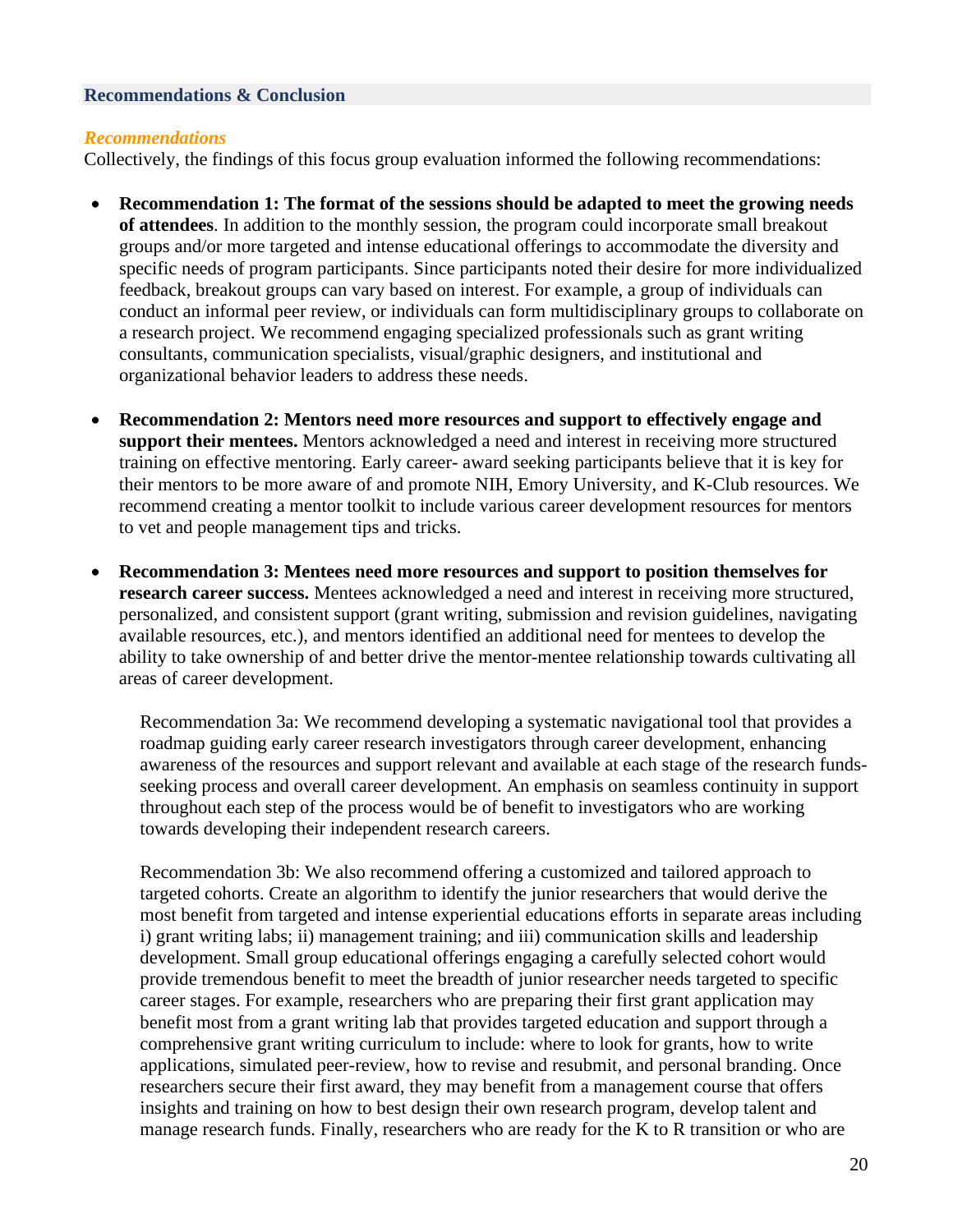working to develop their local and national reputation and brand may benefit most from a course to help them polish their communication and leadership skills.

- **Recommendation 4: Re-branding is required to clarify the program's mission and target audience.** Focus group attendees expressed confusion regarding the program's overarching purpose, including whether the club was specifically for K grants, or for help with funding from all sources (including industry, pilot grants, etc.), or to support professional advancement beyond funding. Similarly, attendees expressed confusion about who could or should attend K-Club sessions (i.e. senior mentors, fellows, post-doctoral, just clinicians, etc.). We suggest adjusting the name of the program to clarify the target audience and purpose of the club, beyond holding or securing K awards. Also, we recommend revisiting goals and objectives to clarify the program's ongoing purpose and expanding reach. We also recommend targeted and tailored promotion strategies to explicitly call out the groups that the club is trying to reach.
- **Recommendation 5: Consider innovative ways of incorporating technology into the K-Club.** A focus group participant in the early career- award seeking group suggested the use of a tool where grant seekers can download a sampling of successful grants, other NIH-required application materials and share reviews and best practices.
- **Recommendation 6: Consider ongoing best practices in evaluation.** We suggest an ongoing, multi-pronged evaluation approach including both qualitative and quantitative data to ensure that the sessions are helpful, effective, and continuously improving. A pen and paper quantitative satisfaction survey can be distributed before the monthly session ends for quick feedback, while, a digital qualitative survey can be distributed through email to capture richer qualitative data from participants.

### <span id="page-20-0"></span>*Conclusion*

<span id="page-20-1"></span>The K-Club program is an important resource for early career research investigators that provides much more than K award funding support. The K-Club offers rich career development, educational, and networking opportunities for early research investigators. Participants across all the focus groups noted their high level of appreciation for the club. One early career- award seeking focus group participant stated that "it [does a] nice job keeping me on task. I think I go to a meeting and it [is] kind of a repetition, application of something I already heard. It kind of made me remember that this is something I really want to do and to prioritize." Despite the fact that participants are extremely busy, all focus group participants indicated that individuals consistently protect time in their schedules for the monthly club. This protected time is a testament to the value it offers to the participants. Program evaluation results indicate that a few targeted enhancements to the program's session format, mentorship program, marketing, communications, and resource offerings can easily take the club to the next level.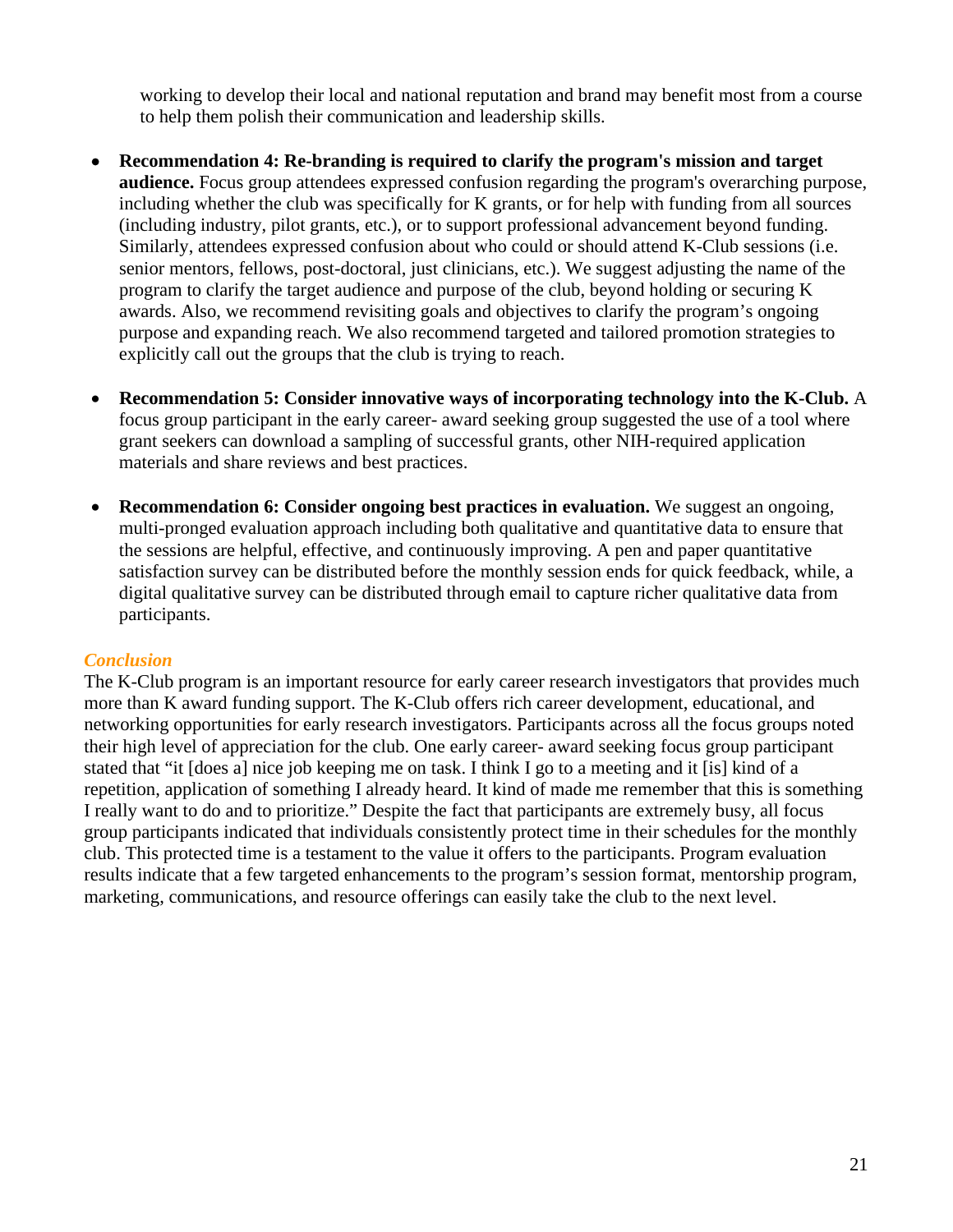# **References**

Hagen, K. (2016). Elements of, and a grading criteria for, a small-scale public health evaluation report.

Layder, D. (1993). New strategies in social research. Cambridge: Polity.

<span id="page-21-0"></span>VERBI Software (2015). MAXQDA 12 Reference Manual (v1.0), available at: [http://www.maxqda.com/download/manuals/ ... al\\_eng.pdf](http://www.maxqda.com/download/manuals/MAX12_manual_eng.pdf) [08.12.2015].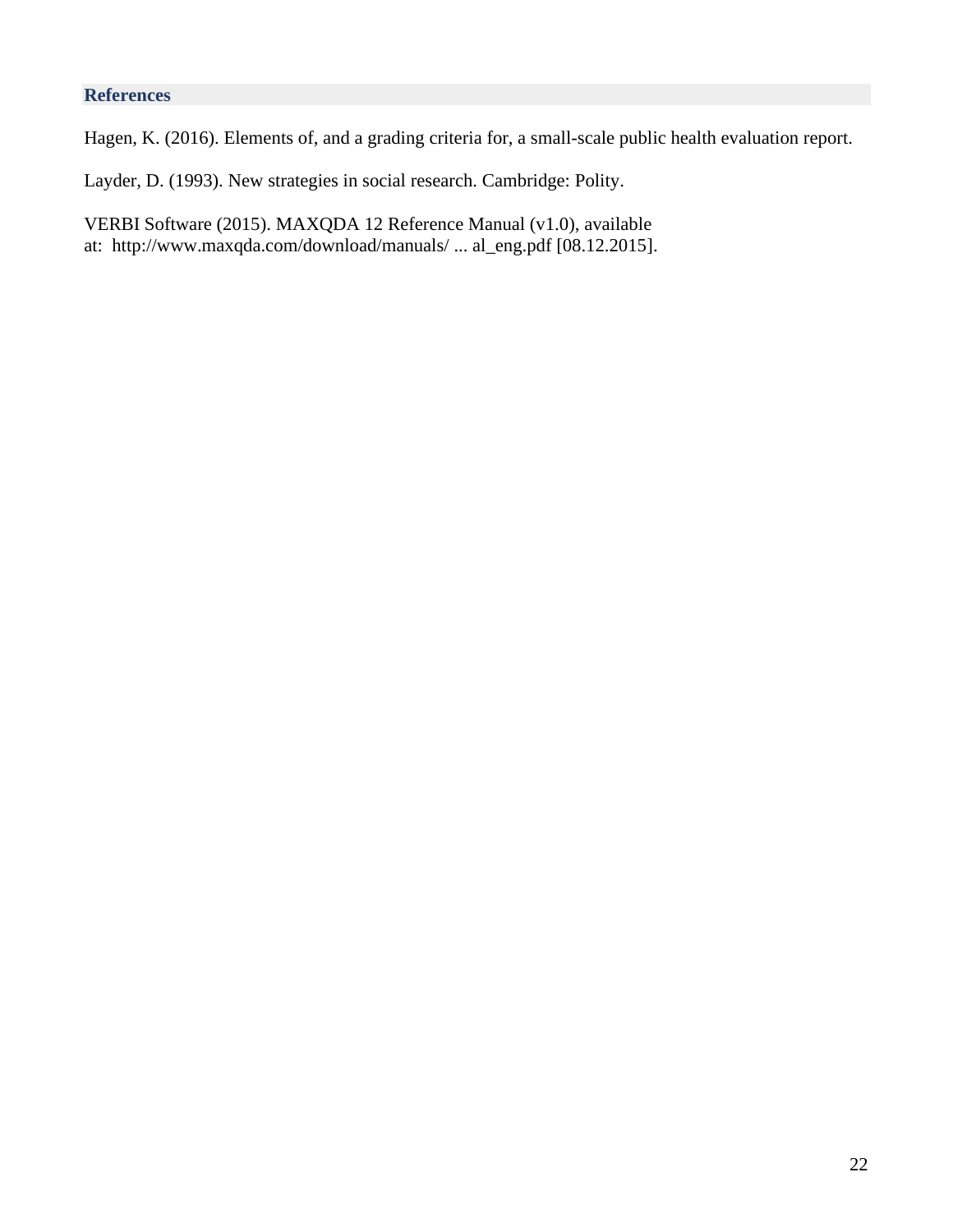#### **Appendices**

#### <span id="page-22-0"></span>*Appendix A: Data Collection Instruments & Guide Materials*

Below are the scripts guides and intended questions used for Focus Groups A through C. Actual transcripts deviated somewhat from these pre-formulated guides, based upon the questions and conversations that arose in each focus group.

#### *Group A Early Career- Not Yet Funded Focus Group Guide*

*Thank you for agreeing to participate in this K-Club focus group. My name is Nikki Llewellyn and I'm the manager of evaluation research for the ACTSI, which is one of the co-sponsors of the K-Club. I will be your moderator today and this is Jamie Adachi, soon-to-be public health graduate at Rollins, she will be assisting with the focus group and taking notes evaluation research for the ACTSI, which is one of the cosponsors of the K-Club. I will be your moderator today and this is Jamie Adachi, soon-to-be public health graduate at Rollins, she will be assisting with the focus group and taking notes.*

*We are really excited to have you all here today. We have been planning this focus group for a long time and we can't wait to get your valuable input on the future of the K-Club program. Stacy and Barbara are going to be writing a grant to get some funding to expand the program, so we're hoping that this interview will help the directors of K-Club gain some valuable insight and ideas for areas of expansion and improvement to really take the program to the next level. We really want to hear your stories, your ideas, your frustrations, your wish list!* 

*We've split the respondents into several different focus groups based on different stages of careers. This way we thought we could get some really tailored ideas to fit the needs of different types of people who use the K-club. From your group, we're specifically interested in learning what types of support and education you believe will be instrumental in allowing you to develop a successfully funded research program.*

*I want to let you know that there are no right or wrong answers to any of these questions. We just want to know about your experiences with the club and how it has impacted your career. We would like everyone to get a chance to speak. If you feel uncomfortable answering a question, you can always pass.*

*And we want to let you know that we'll be recording the session today so that the results can be very carefully analyzed after this. The only people who will listen to the recording or see the transcript will be the K-Club leadership and you'll only be identified by first name.* 

*Okay, so is everyone ready to begin? Okay, we'll start the recording now.*

**Introductions***: I just want to start with some introductions so that we all get to know each other a little bit before we get into it. We're going to go around the circle, introduce yourself:*

- *say your first name,*
- *your department,*
- *your general research interest*
- *and tell us what is the best advice you've ever received from a mentor?*

*I'll start: Again I'm Nikki, I'm with the ACTSI at the Emory School of Medicine, my PhD is in developmental psychology, where I studied mental health in young people, but since grad school I've moved into health evaluation research, most recently I've been focusing evaluating the bibliometric output*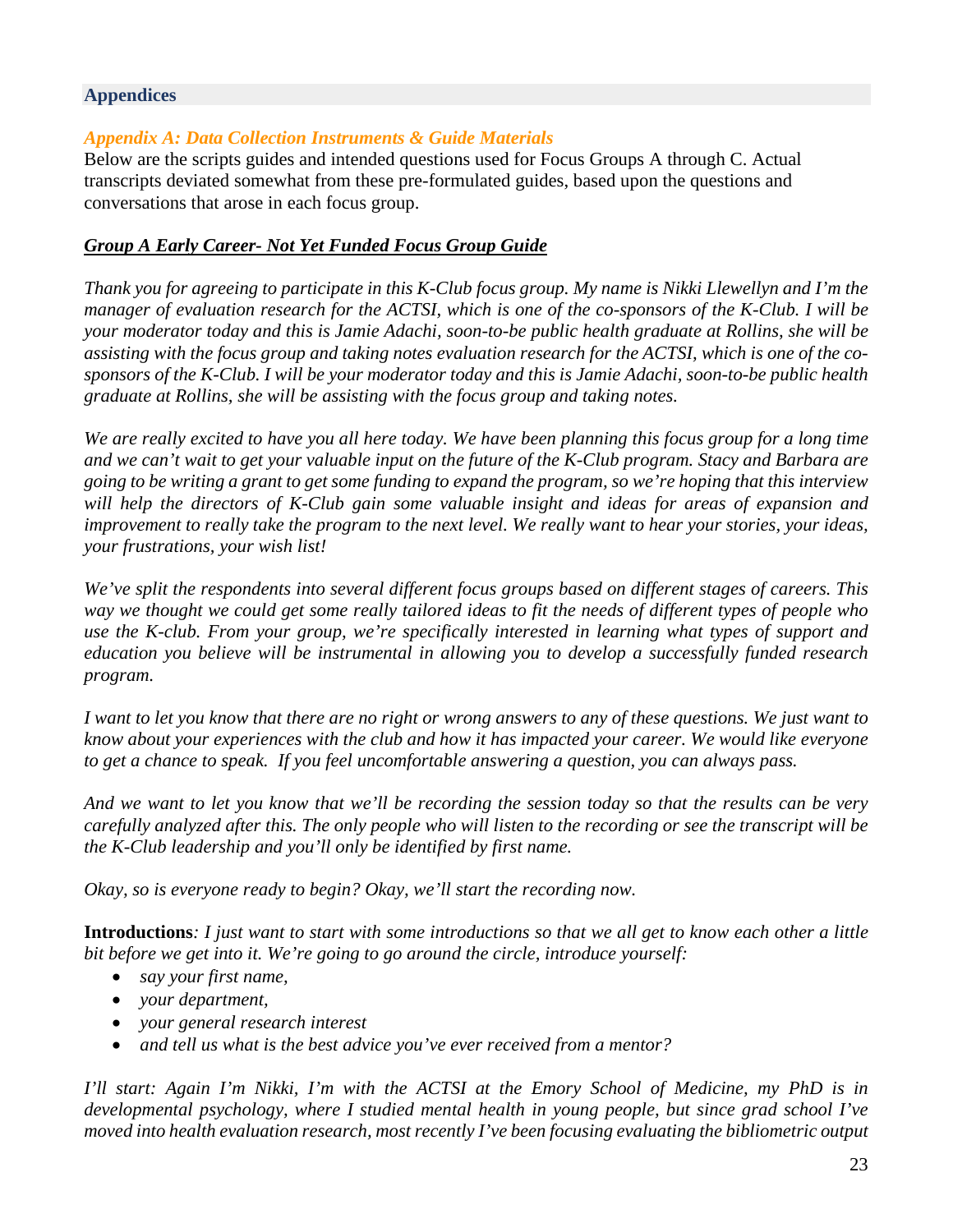*of ACTSI, our publications. The best advice I remember is just to expect failure, roll with it, learn from it, and be pleasantly surprised when you actually succeed.* 

*Jamie, why don't you go next…*

*2.) Okay, here's my second question that I'd like to ask of everyone in the group: What is the best professional development program or event that you've ever attended, and why?*

- Probe A: What did you learn?
- Probe B: What did you like and NOT like about it?

*3.) Thank you! Okay, My next easy question is, how did YOU hear about the K-Club and what do you think would be the best way to reach colleagues like yourself? Anyone can jump in as they think of something they want to say, we don't have to go around the table, necessarily and please speak up if you think of something you want to add to what someone else says…*

*4.) That's great, thanks, Now I want to turn to some feedback about the format of the K-Club sessions themselves- So, what do you think of the timing and spacing of the sessions? Are these working for you? Anyone…*

- *Probe A: Is there a better time/length, in your opinion?*
- *Probe B: Would one-on-one or smaller group sessions provide any advantages?*

*5.) Next question about the current K-club- What kinds of sessions have been most effective in your opinion and Why?*

*6.) And, are there any topic areas that you would really like to see covered in a future session?*

*7.) Thank you, Next I'd like to talk about really improving and expanding the k-club. So I want you to imagine there were unlimited funds available for this- Within reason!- What investments would you recommend that would be most valuable in helping you secure funding for your own research program?*

- *Probe A: What kind of technology could be incorporated into sessions? Like response clickers?*
- *Probe B: What about Peer networking opportunities? Social Events? FB group? What would be the best medium?*
- *Probe C: What about an expanded mentor program? How do you think that should look like?*
- *Probe D: What kinds of experts would you like us to bring in to lead discussions in various topics?*
- *Probe E: Do you think mock grant reviews would be worthwhile?*

*8.) What type of feedback survey do you think would help inform the organizers of the value of each session and what other topics to address? (Electronic, paper, etc)* 

○ *Probe A: Any suggestions for improving the response rate?*

*9.) That was wonderful, okay last I just have a couple of big picture questions before we wrap up. So, outside of the K-club what do you think have been the most helpful resources for your research success?*

*10.) What do you think mentees need the most in order to increase their changes of successfully obtaining research support and funding?*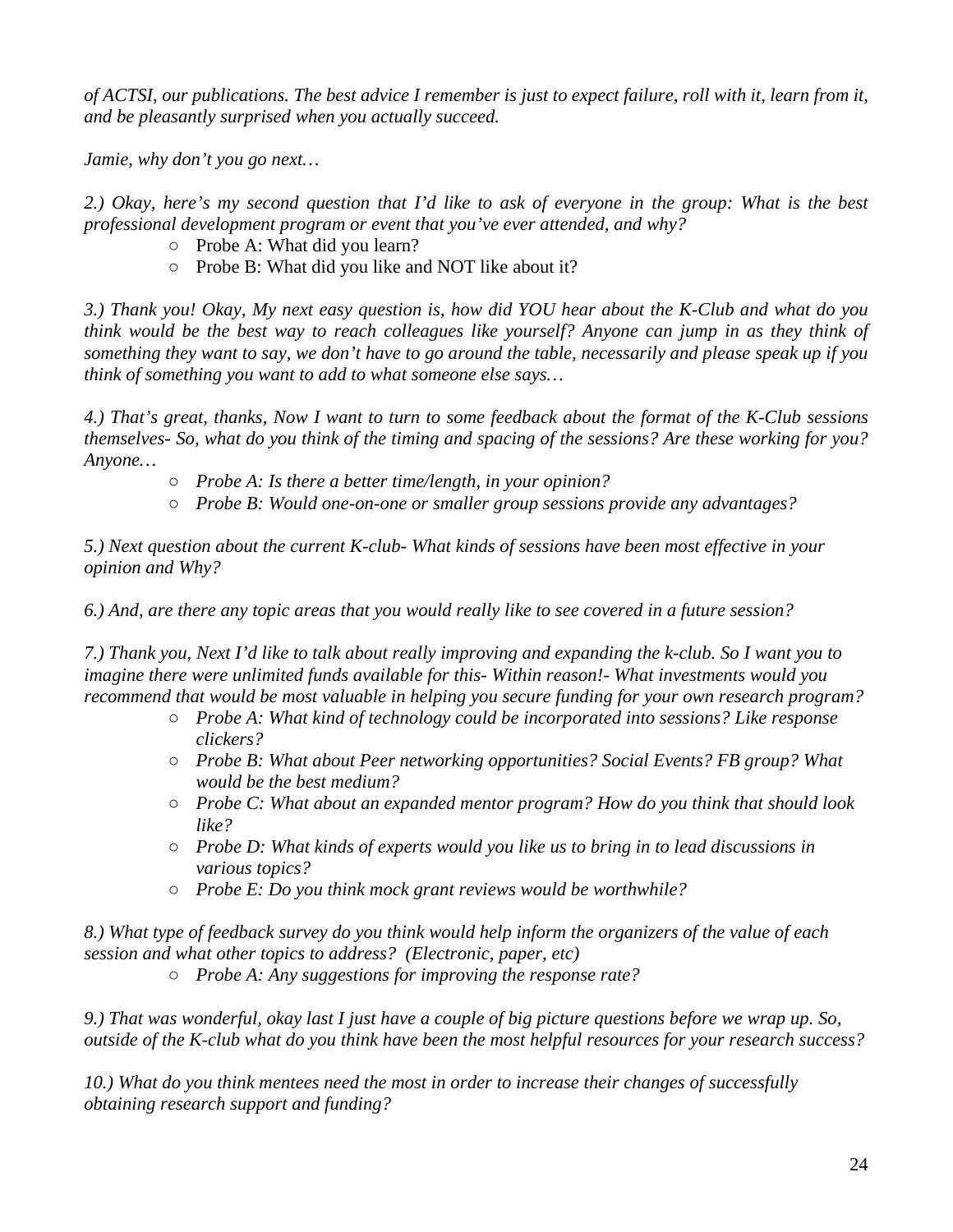*11.) And, is there anything else anyone would like to share with us?*

Closing Remarks:

*Thank you all so much for sharing your perspectives and experiences with us! Your comments will help inform the K-club development. We appreciate the time that you have spent with us! We will send you an executive summary that describes the outcomes of this project and please do let us know if you go home and think about it some more and come up with anything else you'd like to add to the conversation we had today- Thank you!*

### *Group B Early/mid career-funded Focus Group Guide*

*Thank you for agreeing to participate in this K-Club focus group. My name is Nikki Llewellyn and I'm the manager of evaluation research for the ACTSI, which is one of the co-sponsors of the K-Club. I will be the moderator of this discussion today and this is Jamie Adachi, soon-to-be public health graduate at Rollins, she will be assisting with the focus group and taking notes.*

*We are really excited to have you all here today. We have been planning this focus group for a long time and we can't wait to get your valuable input on the future of the K-Club program. This is really all about you, supporting you, helping you to reach goals, so your opinion is what we really need. Stacy and Barbara are going to be writing a grant to get some funding to expand the program, so we're hoping that this interview will help the directors of K-Club gain some valuable insight and ideas for areas of expansion and improvement to really take the program to the next level. We really want to hear your stories, your ideas, your frustrations, your wish list!* 

*We've split the respondents into several different focus groups based on where people are in their careers. This way we thought we could get some really tailored ideas to fit the needs of different types of people who use the K-club. From your group, we're specifically interested in learning what types of support and education you believe have been most instrumental in allowing you to successfully fund your research program. What really made a difference, and what would make a difference going forward?*

*I wanted to tell you a little more about the format of this focus group. We want everyone to get a chance to have their say, so please jump in or raise your hand to let me know if you have something to add to any question or comment. There are no right or wrong answers to any of these questions and we want to get diverse responses, so don't feel that you have to agree with others in the room- just speak your mind. We just want to know about your experiences with the club and how it has impacted your career. We'll be calling you by name a lot, that's to help with coding, and it would be helpful for you to identify yourself when you chime in as well- like, 'this is Nikki, and I think…'. If you ever feel uncomfortable answering a question, you can always pass.*

*And we want to let you know that we'll be recording the session today so that the results can be very carefully analyzed after this. We don't want anything you've said to go to waste. The only people who will see the recording or the transcript will be the K-Club leadership and you'll only be identified by first name. Recording the session on video helps us to know who is speaking when and to get the full meaning of what people are saying, things like gestures and so forth, so does anyone mind if we use video rather than audio recording today?*

*Okay, are there any questions before we begin? Okay, we'll start the recording now.*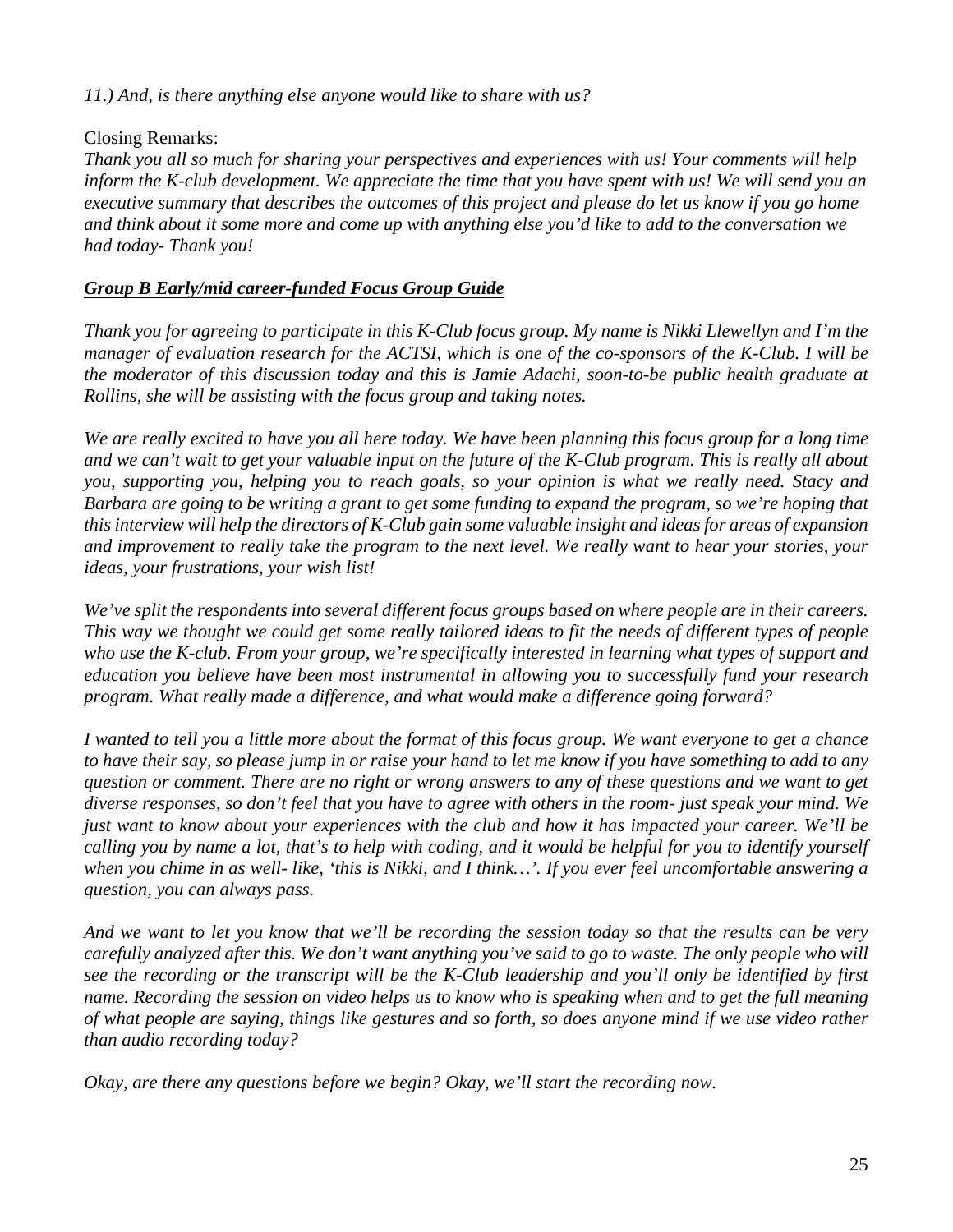Introductions*: First I want to start with some introductions so that we all get to know a little bit about each other before we get into it. We're going to go around the circle, introduce yourself:*

- *say your first name,*
- *your department,*
- *your general research area,*
- *and tell us what is the best career advice you've ever received from a mentor?*

*I'll start: Again I'm Nikki, I'm with the ACTSI which is part of the Emory School of Medicine, my PhD is in developmental psychology, where I studied mental health in young people, but since graduate school I've moved into health evaluation research, most recently I've been focusing on evaluating the bibliometric output of ACTSI, the publications that have come out of the program. The best advice I remember is just to expect failure, roll with it, learn from it, and be pleasantly surprised when you actually succeed- especially true for grant applications*

*Jamie, why don't you go next…say your name, department, area of interest, and the best career advice you've received…*

*1.) Thank you! Okay, here's my next easy question: how did each of YOU hear about the K-Club and what do you think would be the best way to reach colleagues like yourself? We'll go around the circle once more*

○ *Probe A: How do we reach the audience that can benefit? Facebook, Twitter, Email newsletter?*

*2.) Okay, here's my next question that I'd like to ask the group- , We don't have to go around the table, anyone can jump in as they think of something they want to say, and please speak up if you think of something you want to add to what someone else says…* 

*I want to turn to some feedback about the format of the K-Club sessions themselves, to begin with, what do you think of the timing and spacing of the sessions? Are these working for you? Anyone…*

- *Probe A: Is there a better time/length, in your opinion?*
- *Probe B: Would one-on-one or smaller group sessions provide any advantages?*

*4.) Next question about the current K-club- What kinds of sessions have been most effective in your opinion and Why?*

*5.) Who do you think can benefit from K-Club? People who have not yet been funded or those who already have funding or both?* 

○ *Probe A: Can one size really fit all?*

*6.) Thank you! Next I'd like to talk about really improving and expanding the k-club. So I want you to imagine there were unlimited funds available for this- Within reason!- What investments would you recommend that would be most valuable in helping you secure funding for your own research program?*

- *Probe A: What kinds of experts would you like us to bring in to lead discussions in various topics? Science writers? NIH?*
- *Probe B: What would be the benefits of expanding focused workshops? (idea that those who receive personal help will be required to help others)*
- *Probe C: Do you think mock grant reviews would be worthwhile?*
- *Probe D: What kind of technology could be incorporated into sessions? Like audience response clickers/app?*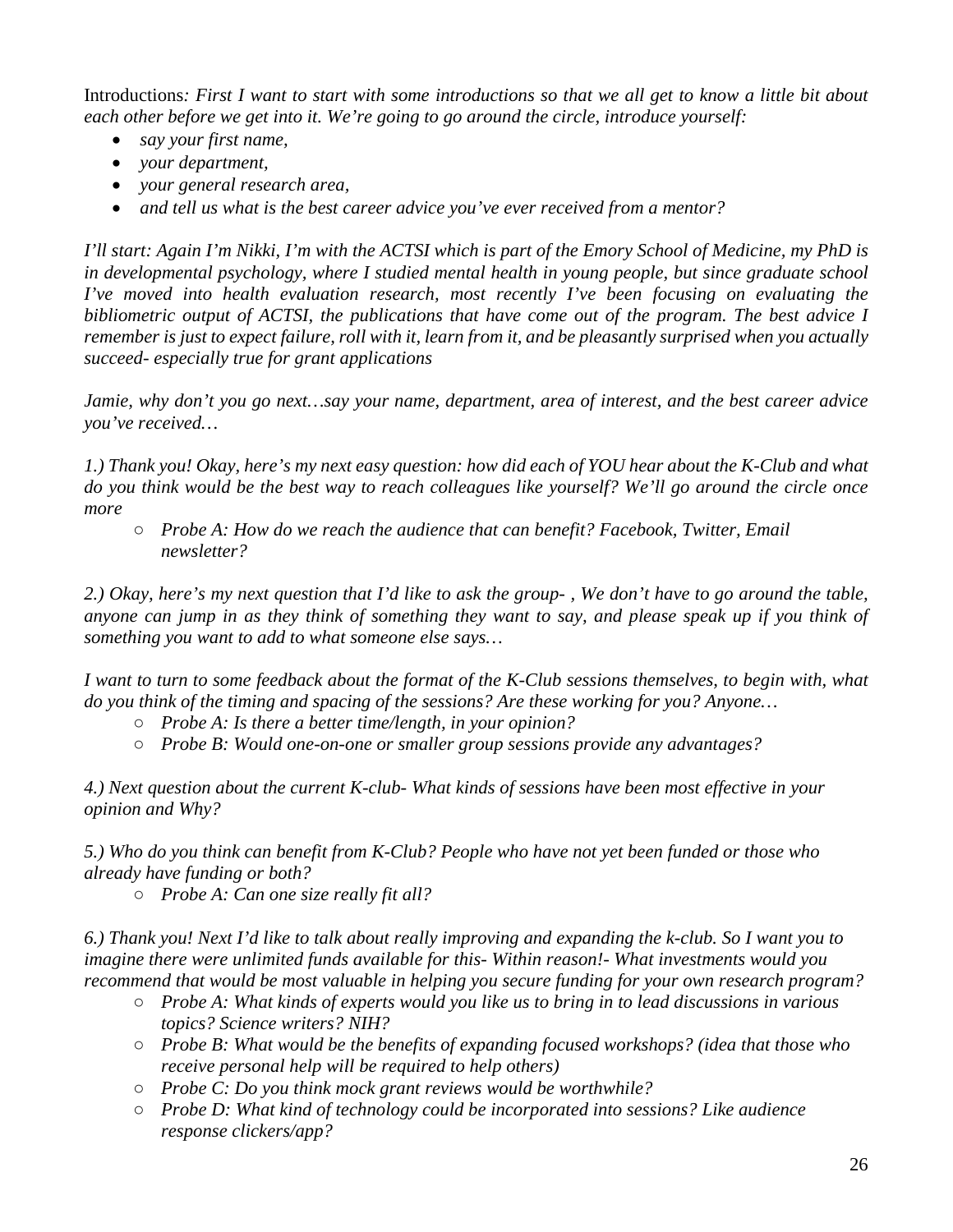*7.) Are there any other topic areas that you would really like to see covered in a future session?*

*8.) What type of feedback survey do you think would help inform the organizers of the value of each session and what other topics to address? (Electronic, paper, etc)* 

○ *Probe A: Any suggestions for improving the response rate?*

*9.) That was wonderful, okay last I just have a couple of big picture questions before we wrap up. So, outside of the K-club what do you think was the best professional development program or event that you've ever attended, and why?*

- *Probe A: What did you learn?*
- *Probe B: What did you like and NOT like about it?*

*10.) What do you think mentees need the most in order to increase their chances of successfully obtaining research support and funding?*

*11.) What advice would you give to someone starting the application process?*

*12.) And, is there anything else anyone would like to share with us?*

# Closing Remarks:

*Thank you all so much for sharing your perspectives and experiences with us! Your comments will help inform the K-club development. We appreciate the time that you have spent with us! We will send you an executive summary that describes the outcomes of this project and please do let us know if you go home and think about it some more and come up with anything else you'd like to add to the conversation we had today- Thank you!*

# *Group C Senior Mentor Focus Group Guide*

*Thank you for agreeing to participate in this K-Club focus group. My name is Nikki Llewellyn and I'm the manager of evaluation research for the ACTSI, which is one of the co-sponsors of the K-Club. I will be the moderator of this discussion today and this is Jamie Adachi, soon-to-be public health graduate at Rollins, she will be assisting with the focus group and taking notes.*

*We are really excited to have you all here today. We have been planning this focus group for a long time and we can't wait to get your valuable input on the future of the K-Club program. This is really all about you, supporting you, helping you to reach goals, so your opinion is what we really need. Stacy and Barbara are going to be writing a grant to get some funding to expand the program, so we're hoping that this interview will help the directors of K-Club gain some valuable insight and ideas for areas of expansion and improvement to really take the program to the next level. We really want to hear your stories, your ideas, your frustrations, your wish list!* 

*We've split the respondents into several different focus groups based on where people are in their careers. This way we thought we could get some really tailored ideas to fit the needs of different types of people who use the K-club. From your group, we're specifically interested in learning about the value that the K-club has brought and strategic ways to grow the mentoring support aspect of the program.*

*I wanted to tell you a little more about the format of this focus group. We want everyone to get a chance to have their say, so please jump in or raise your hand to let me know if you have something to add to any*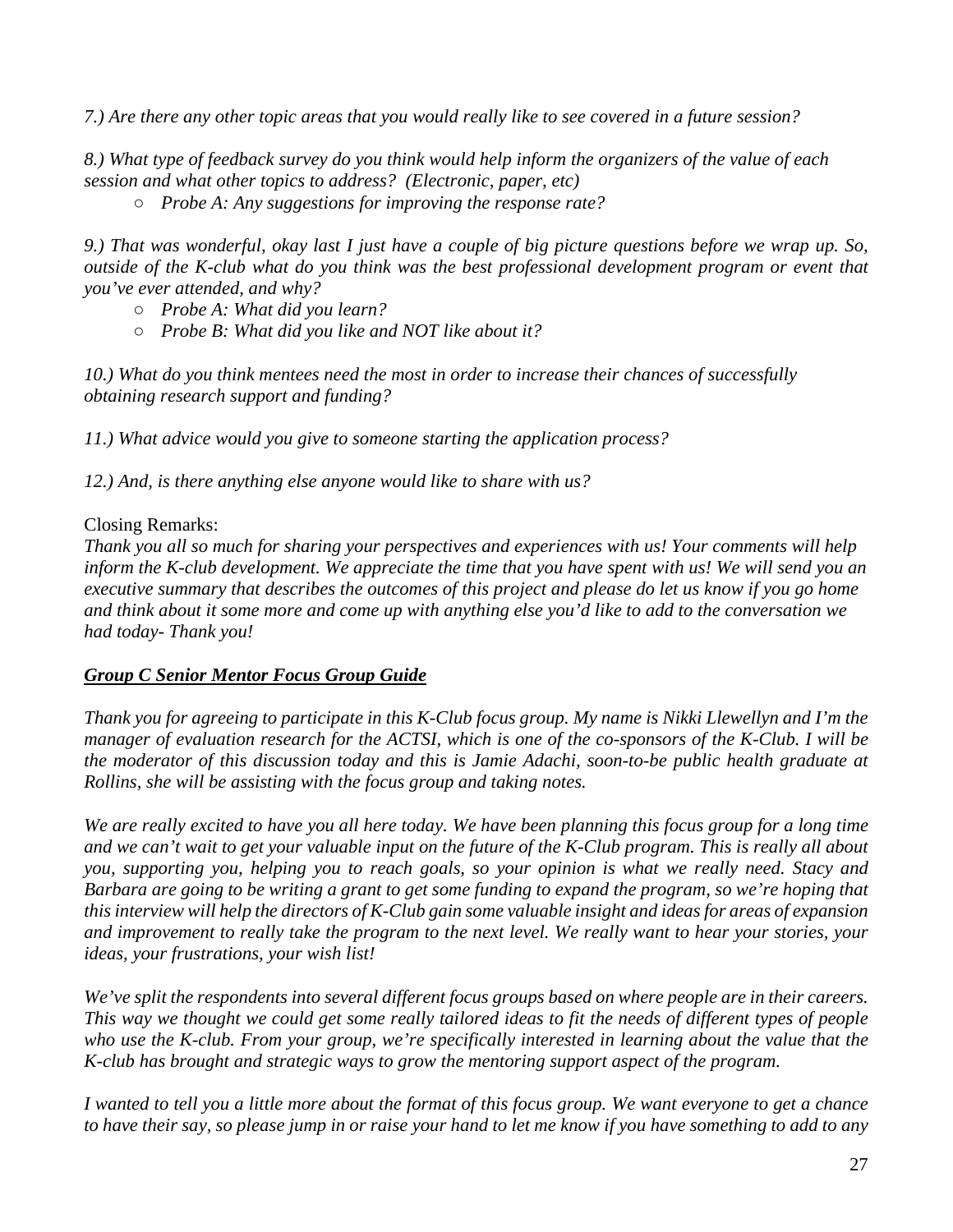*question or comment. There are no right or wrong answers to any of these questions and we want to get diverse responses, so don't feel that you have to agree with others in the room- just speak your mind. We just want to know about your experiences with the club and how it has impacted people's career. We want you to think about your whole career, both your experiences as a junior investigator and later as a mentor to junior investigators.* 

*We'll be calling you by name a lot, that's to help with coding, and it would be helpful for you to identify yourself when you chime in as well- like, 'this is Nikki, and I think…'. If you ever feel uncomfortable answering a question, you can always pass. We also want to be strategic about the limited time we have to go over a lot of topics so in the interest of time I may have to cut off a particular topic so please don't be offended if I have to stop you to go on to the next question if Jamie signals that the clock is ticking.* 

*And we want to let you know that we'll be recording the session today so that the results can be very carefully analyzed after this. We don't want anything you've said to go to waste. The only people who will see the recording or the transcript will be the K-Club leadership and you'll only be identified by first name. Recording the session on video helps us to know who is speaking when and to get the full meaning of what people are saying, things like gestures and so forth, so does anyone mind if we use video rather than audio recording today?*

*Okay, are there any questions before we begin? Okay, we'll start the recording now.*

Introductions*: First I want to start with some introductions so that we all get to know a little bit about each other before we get into it. We're going to go around the circle, introduce yourself:*

- *say your first name,*
- *where you're from originally,*
- *your department and general research area,*
- *and tell us what is the best career advice you've ever received or given to a mentee?*

*I'll start: Again I'm Nikki, I'm originally from here in Georgia, I did my undergrad here at Emory. Now, I'm with the ACTSI which is part of the Emory School of Medicine, my PhD is in developmental psychology, where I studied mental health in young people, but since graduate school I've moved into health evaluation research, most recently I've been focusing on evaluating the bibliometric output of ACTSI, the publications that have come out of the program. The best advice I remember is just to expect failure, roll with it, learn from it, and be pleasantly surprised when you actually succeed- especially true for grant applications*

*Jamie, why don't you go next…say your name, where you're from, department and area of interest, and the best career advice you've received…*

*1.) Thank you! Okay, for my next question that I'd like to ask the whole group- , We don't have to go around the table, anyone can jump in as they think of something they want to say, and please speak up if you think of something you want to add to what someone else says…* 

*I want to turn to some feedback about the current K-Club sessions as they are, to begin with, what do you think of the timing, frequency, and format of the sessions? Are these working for you? Anyone…*

- *Probe A: Would one-on-one or smaller group sessions provide any advantages?*
- *Probe B*: With what frequency should topics be repeated?
- *Probe C*: As a panelist or speaker, what have been the best or most satisfying formats?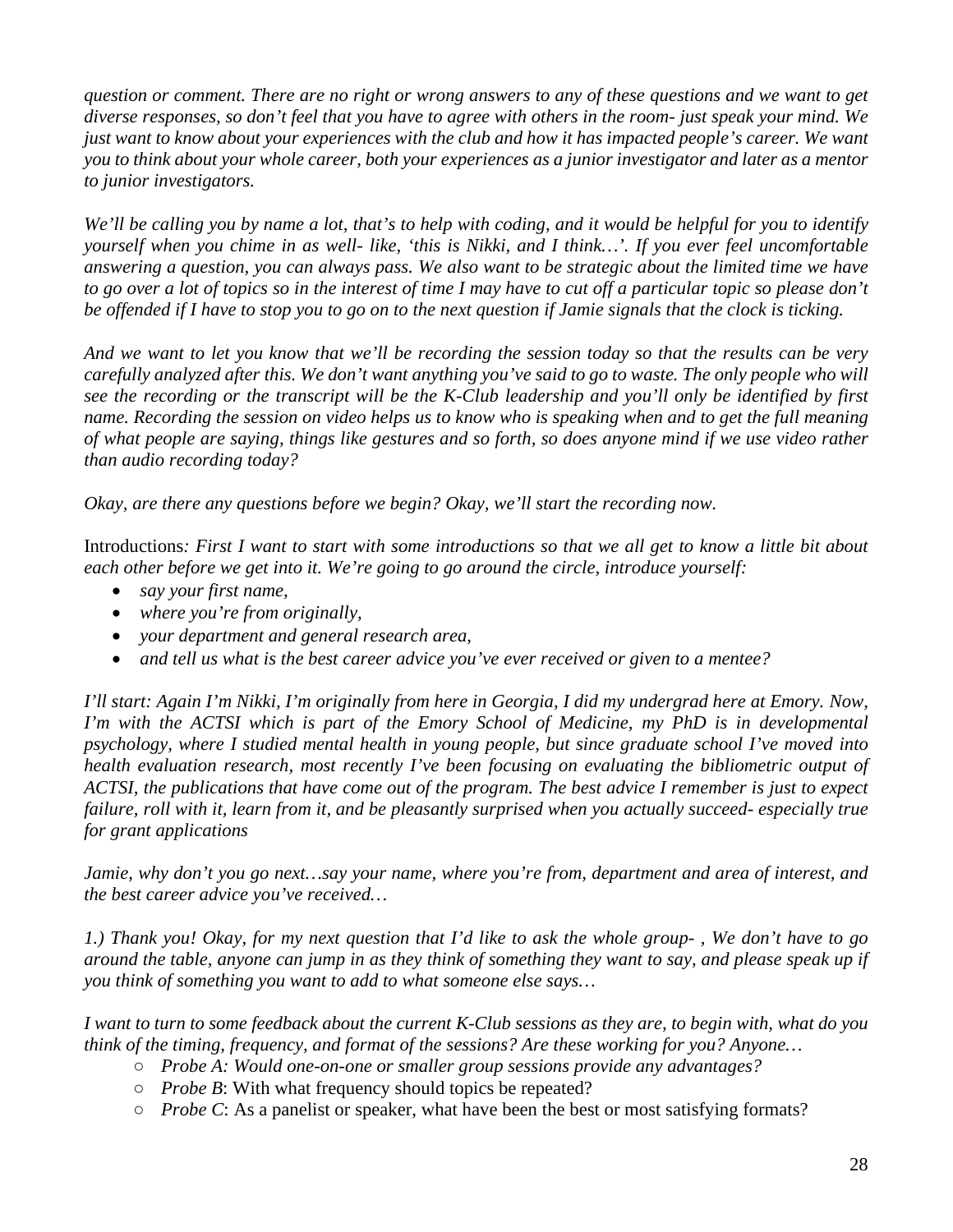*2.) Next question about the current K-club- What kinds of sessions have been most effective in your opinion and Why?*

*3.) Who do you think can benefit from K-Club? People who have not yet been funded or those who already have funding or both?* 

- *Probe A: Can one size really fit all?*
- *Probe B: what would make you more likely to promote the K-Club or advocate it to others?*

*4) What incentivizes you to participate in K-Club? (As a panelist or audience member)*

*5.) Thank you! Next I'd like to talk about really improving and expanding the k-club. So I want you to imagine there were unlimited funds available for this- Within reason!- What investments would you recommend that would be most valuable in helping to take the K-Club to the next level?*

- *Probe A: What kinds of experts would you like us to bring in to lead discussions in various topics? Science writers? NIH?*
- *Probe B: What would be the benefits of expanding focused workshops? (idea that those who receive personal help will be required to help others)*
- *Probe C: Do you think mock grant reviews would be worthwhile?*
- *Probe D: What kind of education-based technology have you used that could be incorporated into sessions? Like audience response clickers/app?*
- *Probe E: Are there any other topic areas that you would really like to see covered in a future session?*

*6.) Expanded programs might require more senior level faculty involvement. What would incentivize you to dedicate measurable effort?* 

- *Probe A: Would you be willing to be paid discretionary money to review a few K applications and then participate in a mock review to be recorded and watched?*
- *7.) What would be the most helpful addition to support you as a mentor in providing the best mentoring?*
	- *Probe A: Are there innovative mentoring techniques you'd like to learn more about?*
	- *Probe B: How can the k-club fund mentoring efforts?*
	- *Probe C: What do you need to help mentees become mentors?*

*8.) That was wonderful, okay last I just have a couple of big picture questions before we wrap up. So, outside of the K-club what do you think was the best professional development program or event that you've ever attended, and why?*

- *Probe A: What did you learn?*
- *Probe B: What did you like and NOT like about it?*

9.) What have you seen to be the most frequent pitfalls of junior faculty not succeeding in research?

*10.) What do you think mentees need the most in order to increase their chances of successfully obtaining research support and funding?*

- *Probe A: What are objective measures of success?*
- *Probe B: What would be a positive model*

*11.) What one piece of advice would you give to someone just starting out in the application process?*

*12.) And, is there anything else anyone would like to share with us?*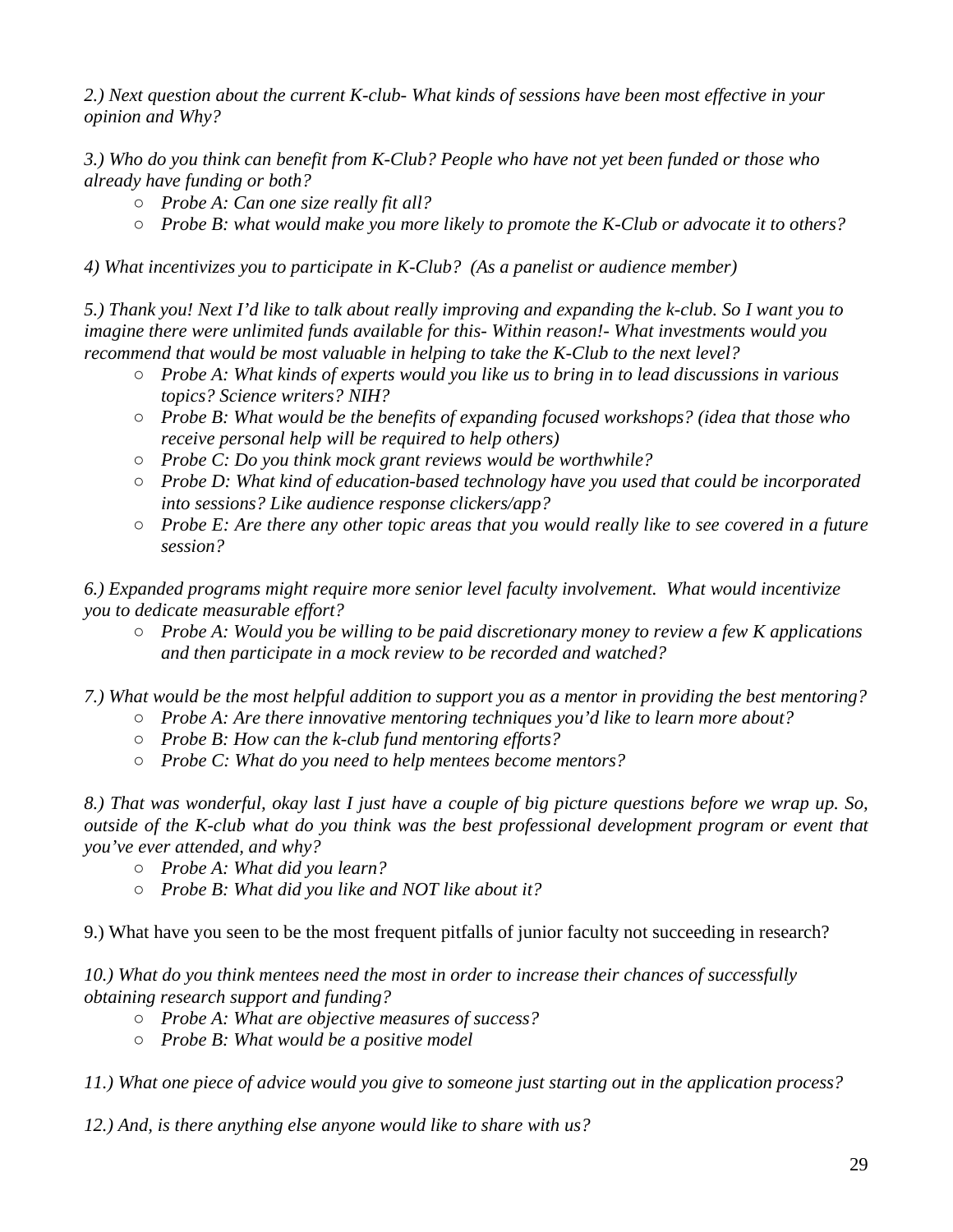#### Closing Remarks:

*Thank you all so much for sharing your perspectives and experiences with us! Your comments will help inform the K-club development. We appreciate the time that you have spent with us! We will send you an executive summary that describes the outcomes of this project and please do let us know if you go home and think about it some more and come up with anything else you'd like to add to the conversation we had today- Thank you!*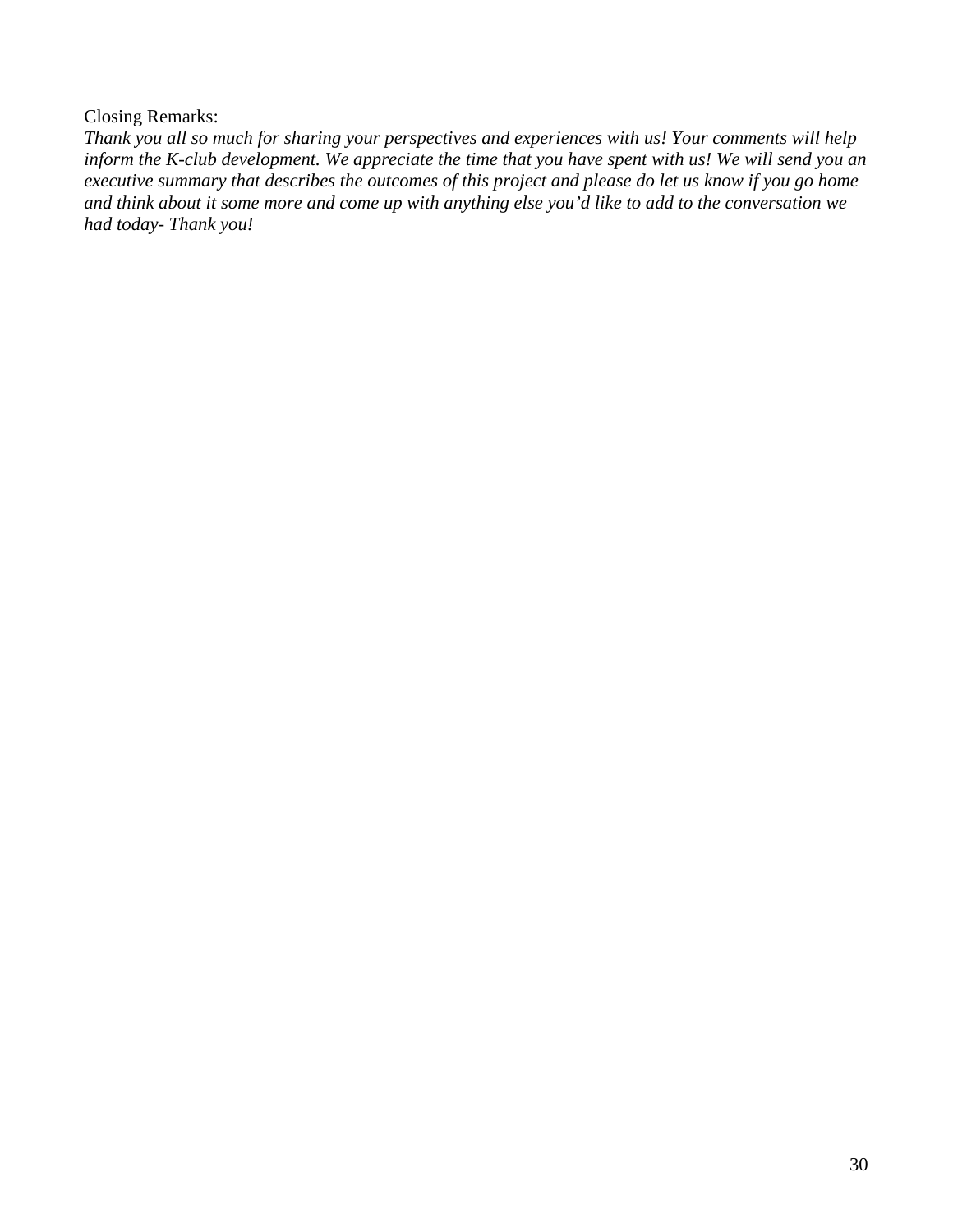# <span id="page-30-0"></span>*Appendix B. Thematic Codebook*

| <b>Themes</b>                      | <b>Definition</b>                                                                                                                                                                                                                                                                                                                                                            | <b>Exemplar Quote</b>                                                                                                                                                                                                                                                                                                                                                                                                                                                                                                                                                                                                                                                                                                                                                                                                                                                                                                                                                                                                                                                                                                                                                                                                                                                                      |
|------------------------------------|------------------------------------------------------------------------------------------------------------------------------------------------------------------------------------------------------------------------------------------------------------------------------------------------------------------------------------------------------------------------------|--------------------------------------------------------------------------------------------------------------------------------------------------------------------------------------------------------------------------------------------------------------------------------------------------------------------------------------------------------------------------------------------------------------------------------------------------------------------------------------------------------------------------------------------------------------------------------------------------------------------------------------------------------------------------------------------------------------------------------------------------------------------------------------------------------------------------------------------------------------------------------------------------------------------------------------------------------------------------------------------------------------------------------------------------------------------------------------------------------------------------------------------------------------------------------------------------------------------------------------------------------------------------------------------|
| <b>Theme 1. Format of Sessions</b> |                                                                                                                                                                                                                                                                                                                                                                              |                                                                                                                                                                                                                                                                                                                                                                                                                                                                                                                                                                                                                                                                                                                                                                                                                                                                                                                                                                                                                                                                                                                                                                                                                                                                                            |
| 1.0 Operations                     | Suggestions from participants that<br>refer primarily to K-Club logistics,<br>such as meeting times, locations,<br>length and frequency.                                                                                                                                                                                                                                     | "I have been to one of K-Club meetings in the<br>past. I think the logistics of coming to a club<br>at 12:00 in the afternoon in the middle of<br>clinic, especially in a location that isn't central<br>for everybody, makes it challenging. I would<br>love to come to more. I would love my<br>mentees to come, especially those that are at a<br>stage that are preparing for a K award.<br>Location isn't central and timing is in the<br>middle of everything. If you are doing the<br>morning clinic, you don't finish by 12:00. If<br>you're doing an afternoon clinic you have to<br>be leaving by around 12:00 to make clinic at<br>1:00. So, that creates a logistical challenge for<br>attendance." – Senior focus group, page 4                                                                                                                                                                                                                                                                                                                                                                                                                                                                                                                                               |
| 1.1 Small<br>groups                | Any reference to small groups<br>including: (1) People interested in<br>applying for the same grant; $(2)$<br>People from different disciplines<br>meeting because of a shared<br>interest; (3) People at different<br>stages in their career; Peer-to-peer<br>horizontal mentoring peers to<br>build<br>community/networking/collaborate<br>on writing or reviewing grants. | Grant-based:<br>"It would helpful then you could group people<br>applying for a K99 versus K23 versus K08 I<br>think you could have people that are in at least<br>more thematically aligned areas as opposed to<br>the large group." - Early/mid career-funded<br>focus group, page 8<br>Early/mid career-funded/Senior Mix:<br>"A set of small groups that would plan, you<br>know, kind of the peer mentoring with a<br>senior person that would plan to meet after the<br>monthly session to do some intensive follow<br>up with each other and maybe, if it's around<br>specific aims and the next month's topic isn't<br>something as interesting, that group might<br>stick with the specific aims topic for a couple<br>of months of meetings. So ,you would have<br>your own little accountability group" -<br>Early/mid career-funded focus group, page 7<br>Mixed disciplines:<br>"I think in trying to make it interdisciplinary<br>you know so you have an epidemiologist, an<br>immunologist, you know, some people from<br>different realms, I think. You know the best<br>learning I had during my postdoc was, there's<br>a group called Kazazi and we all kind of did<br>maternal and child health work but we were<br>all interdisciplinary so the biostatisticians and |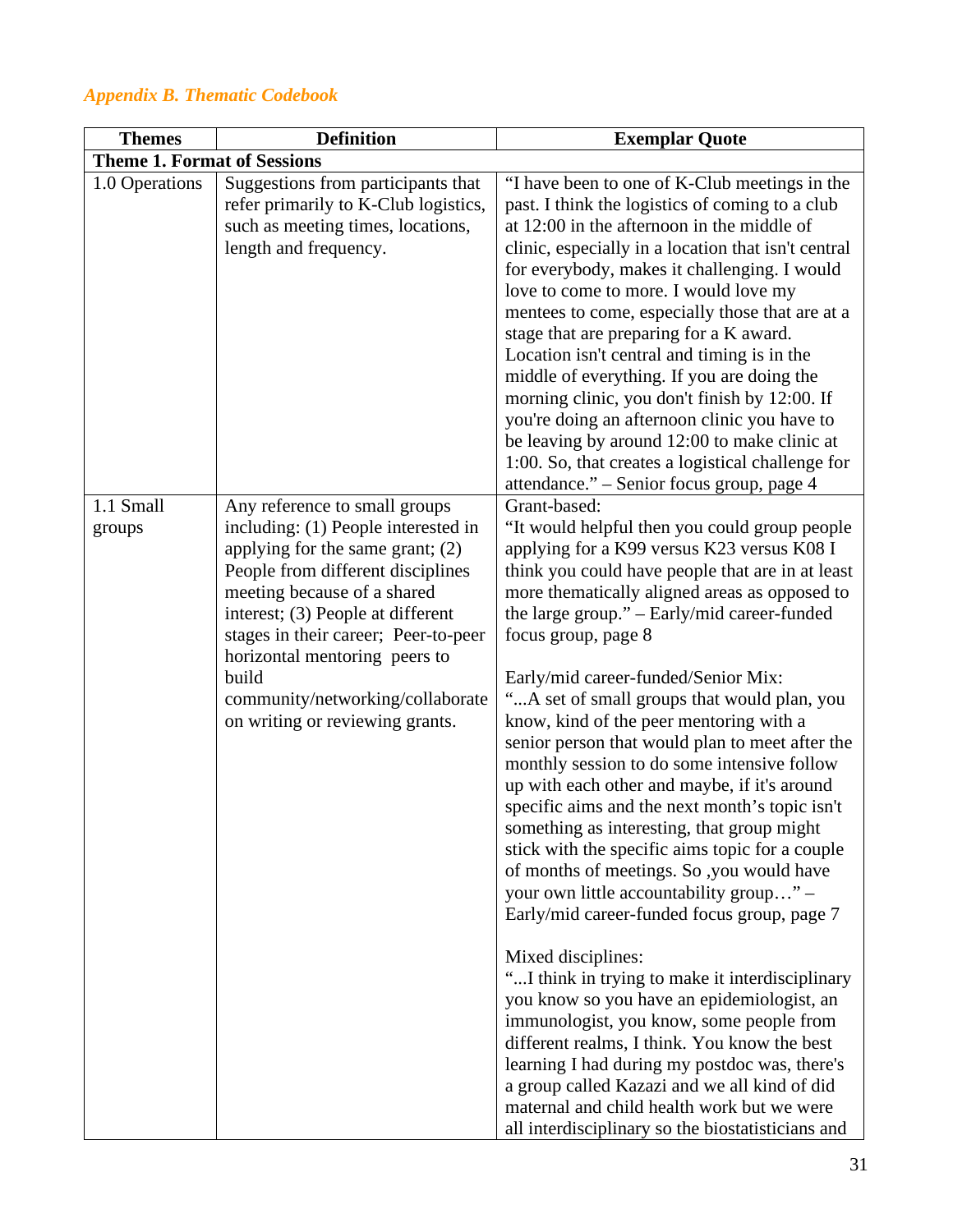| 1.2<br>Individualized<br>feedback | Gaining individualized 1:1<br>feedback from a grant writing<br>expert who has reviewed your<br>written product or is familiar with<br>your proposal(i.e. Janet gross or | epidemiologists, you know, lab people. And,<br>that was a real strength and people were at<br>different stages of the career." - Early/mid<br>career-funded focus group, page 8<br>"having Janet Gross and the service she<br>offers is probably one of the best aspects of<br>the K-Club. It's incredible that you can<br>provide a service like that for people. Don't<br>take that away. Don't fix what's not broken." -                                                                   |
|-----------------------------------|-------------------------------------------------------------------------------------------------------------------------------------------------------------------------|-----------------------------------------------------------------------------------------------------------------------------------------------------------------------------------------------------------------------------------------------------------------------------------------------------------------------------------------------------------------------------------------------------------------------------------------------------------------------------------------------|
| 1.3<br>Networking                 | someone else)<br>Peer/colleague networking,<br>building connections and<br>community in the Emory health<br>science community                                           | Senior focus group<br>"I think one big thing, like an annual happy<br>hour. Not one big thing on a more routine<br>basis. I think that people would be more<br>willing to do networking if they also perceived<br>that it was an investment in their own<br>professional development." - Early career-<br>award seeking focus group, page 12                                                                                                                                                  |
| 1.4 Guest<br>speakers             | Any reference to helpful<br>speakers/panelists that could<br>participate in the sessions (i.e. NIH<br>people or grant reviewers)                                        | "Foundation. Grant people. Review officers.<br>Um. Division heads." - Early career- award<br>seeking focus group, page 16                                                                                                                                                                                                                                                                                                                                                                     |
| <b>Theme 2. Mentorship</b>        |                                                                                                                                                                         |                                                                                                                                                                                                                                                                                                                                                                                                                                                                                               |
| 2.0 Mentorship                    | Any reference to<br>mentorship/menteeship                                                                                                                               | "Maybe come up with a creative way to<br>engage mentors. Maybe a structured way of<br>mentoring effectively. I think most of us<br>mentor, that we just do it because we have to<br>do it. There was somebody before us that<br>mentored us. I've never received any<br>mentorship training. So, some forum of<br>creating an opportunity to get some structured<br>training on how to be an effective mentor<br>would be something that the K-Club can do."<br>- Senior focus group, page 17 |
| 2.1 Resources<br>for mentors      | Any reference to the<br>support/resources that mentors<br>need that would improve<br>mentorship.                                                                        | "I think having a toolkit for mentors to use<br>and know about. At least something to point to<br>would beneficial. Because a lot of the stuff I<br>found out on my own. My mentor didn't<br>necessarily know." - Early career- award<br>seeking focus group, page 2                                                                                                                                                                                                                          |
| 2.2<br>Incentivizing<br>mentoring | Any reference to incentivizing<br>mentors to take time to mentor<br>mentees                                                                                             | "Protected time" - Senior focus group, page<br>16                                                                                                                                                                                                                                                                                                                                                                                                                                             |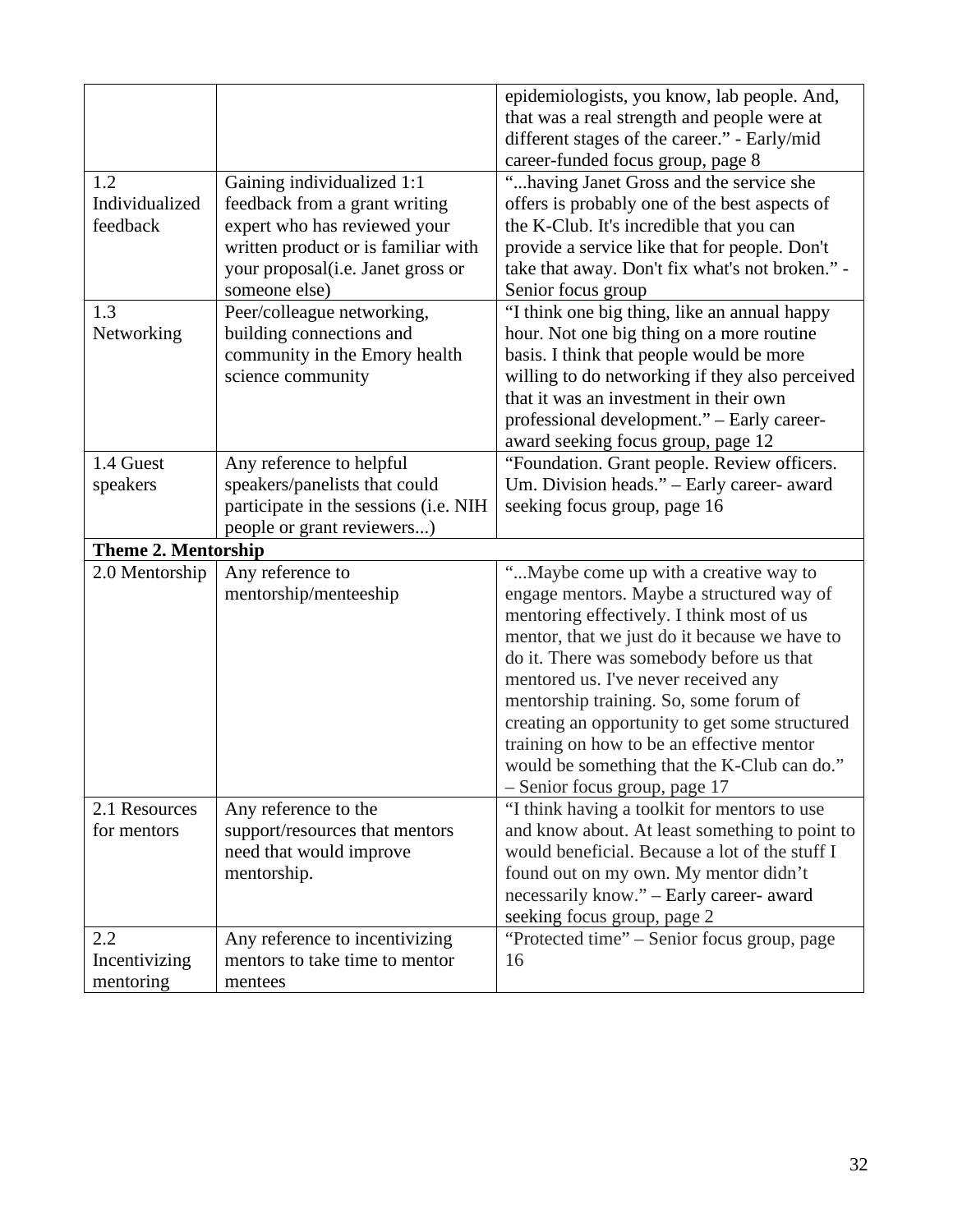| 2.3 Being a | Any reference to the                 | "I also think that You know, this is tacky,        |
|-------------|--------------------------------------|----------------------------------------------------|
| good mentor | qualities/actions that make up a     | but one of the things that NIH is looking for is   |
|             | good mentor                          | that you have someone on your mentorship           |
|             |                                      | team that has an R01, an active R01 right now.     |
|             |                                      | So, I think some targeted matchmaking on           |
|             |                                      | this. Like, so maybe this isn't your primary       |
|             |                                      | scientific mentor. So, maybe your scientific       |
|             |                                      | mentor doesn't have active R01 funding right       |
|             |                                      | now. But this is someone here at the               |
|             |                                      | institution that does and is similar in this area  |
|             |                                      | and that would be a good relationship to           |
|             |                                      | foster. " – Early career- award seeking focus      |
|             |                                      | group, page 26 - 27                                |
| 2.4 Being a | Any reference to the                 | "I have to say that what I personally struggle     |
| good mentee | qualities/actions that make up a     | with is trying to get people to be more curious.   |
|             | good mentee                          | As junior faculty and fellows—for some             |
|             |                                      | reason this sounds very generational—I think       |
|             |                                      | that when you're a clinical fellow you're not      |
|             |                                      | encouraged to be curious about things. I           |
|             |                                      | struggle with this to try and impart that there's  |
|             |                                      | so many great unknowns that we have to fix in      |
|             |                                      | our field and they want to sign out and get out.   |
|             |                                      | What I'm getting at is when you ask for help, I    |
|             |                                      | think one-on-one time and really helping push      |
|             |                                      | junior people in ways that need to be pushed.      |
|             |                                      | That's part of developing your niche and           |
|             |                                      | figuring what's interesting, reading, all of the   |
|             |                                      | above. I don't know if I'm alone in this but any   |
|             |                                      | time I bring this up with anyone in the            |
|             |                                      | country, it's the exact same head nod. We all      |
|             |                                      | agree with that." – Senior focus group, page       |
|             |                                      | 16                                                 |
|             | Theme 3. Grant Application Resources |                                                    |
| 3.0 Grant   | Any general reference to grant       | "And [bringing in] a non-NIH perspective as        |
| Funding 101 | writing                              | well. In fact, most of my research is funded by    |
|             |                                      | private donors at this point. So, with one R03     |
|             |                                      | and a lot more money coming from individual        |
|             |                                      | people" – Early/mid career-funded focus            |
|             |                                      | group, page 20                                     |
| 3.1 Finding | Conversation surrounding finding     | "maybe fund pilot grants so that people can        |
| appropriate | a grant that matches your career     | get data to then get more funding. Especially      |
| grants      | development and interests,           | given the current landscape. If I couldn't do      |
|             | including non-NIH funding            | that and we were sort of solely focusing on        |
|             | resources for early career           | creating better scientists and, ideally with that, |
|             | investigators to pursue.             | doing work that will help their patient            |
|             |                                      | population. Then, that goes to some of the         |
|             |                                      | other ideas we were talking about in terms of      |
|             |                                      | ways to enhance the curriculum." Early/mid         |
|             |                                      | career-funded focus group, page 16                 |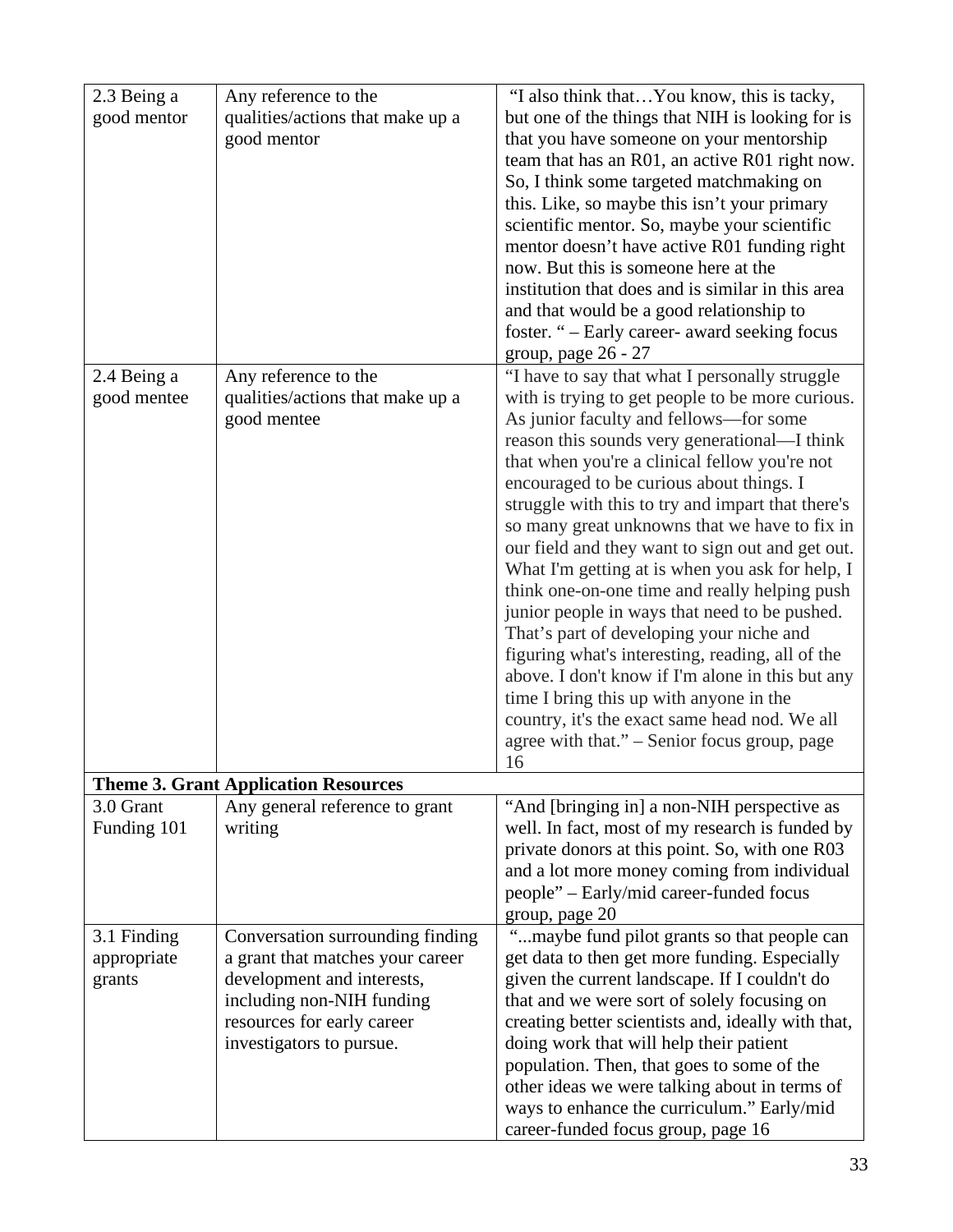| 3.2 Nuts and   | Demystifying the grant process by    | "Clinical research boot camp [was a useful]      |
|----------------|--------------------------------------|--------------------------------------------------|
| bolts of grant | breaking a complex grant into        | professional development event because] it's     |
| writing        | more manageable components.          | very practical advice and there was a session    |
|                | Discussing what should and           | that talked about the nuts and bolts about how   |
|                | should not be included in that       | to write a grantthis is what each section of     |
|                | section and how to best present      | the grant is. This what you should never put."   |
|                | that information.                    | - Early career- award seeking focus group,       |
|                |                                      | page 7                                           |
| 3.3            | A concept that consists of at least  | "Really teaching somebody how to write and       |
| Compelling     | one of the following components.     | tell a story and to put together an argument is  |
| storytelling   | Teaching K-Club attendees: (1) To    | so foundational. It's almost like an 'aha        |
|                | craft arguments in their grants that | moment' that goes off and now I understand       |
|                | persuade reviewers of their          | how to make this argument and get the            |
|                | worthiness for funding.              | funding." - Earl-funded focus group, page 19;    |
|                | (2) To sell themselves as            | "We have somebody from the DOM pediatric         |
|                | researchers.                         | conference coming to the postdoc office to       |
|                |                                      | talk about building your brand. How you talk     |
|                |                                      | about yourself and what you do." - Early/mid     |
|                |                                      | career-funded focus group, page 21               |
| 3.4 Simulate   | Any reference to a simulated grant   | "But, I also at this stage [would] appreciate if |
| review process | review process to help research      | you guys would organize some small sessions      |
|                | investigators better understand the  | that, as [participant name] suggested, simulate  |
|                | review process                       | how the reviewer reviews your proposal,          |
|                |                                      | things like that. Because I think that if we     |
|                |                                      | know how to think from that angle, we can        |
|                |                                      | definitely improve how we write the              |
|                |                                      | proposals. Something like that." - Early         |
|                |                                      | career- award seeking focus group, page 5        |
| 3.5 Navigating | Conversation surrounding finding     | "Being there and understand how you reply to     |
| <b>NIH</b>     | and using NIH's grant writing and    | the A1, how you do it, how to navigate the       |
|                | submission resources (i.e. website,  | NIH website and be able to get the               |
|                | example grant submissions,           | information that I need, what are different      |
|                | people)                              | institution's success rates, what can be         |
|                |                                      | different from one study section to the other.   |
|                |                                      | All of that for me was huge." – Early/mid        |
|                |                                      | career-funded focus group, page 13               |
| 3.6 Revising   | Conversation surrounding best        | "Has there been a K-Club on how to respond       |
| for            | practices in re-submitting grants    | and revise an application based on reviewer      |
| resubmission   | after receiving feedback             | comments? I couldn't remember if I had been      |
|                |                                      | to one but I think that's a really important     |
|                |                                      | skillset. I think someone had mentioned          |
|                |                                      | rejection but I'd take more feedback for         |
|                |                                      | improvement so learning how to do that." -       |
|                |                                      | Early/mid career-funded focus group, page 15     |
| 3.7 Navigating | Conversation about how Emory's       | "And that's why I think it's helpful learning    |
| Emory          | bureaucracy for grants meshes        | how to navigate. Or learning new ways to seek    |
| bureaucracy    | with outside organizations and       | out funding, given that the traditional model    |
|                | how applicants can successfully      | may be changing. There are sort of Emory and     |
|                | work with the Emory bureaucracy.     | CHOA-specific nuances that are helpful to        |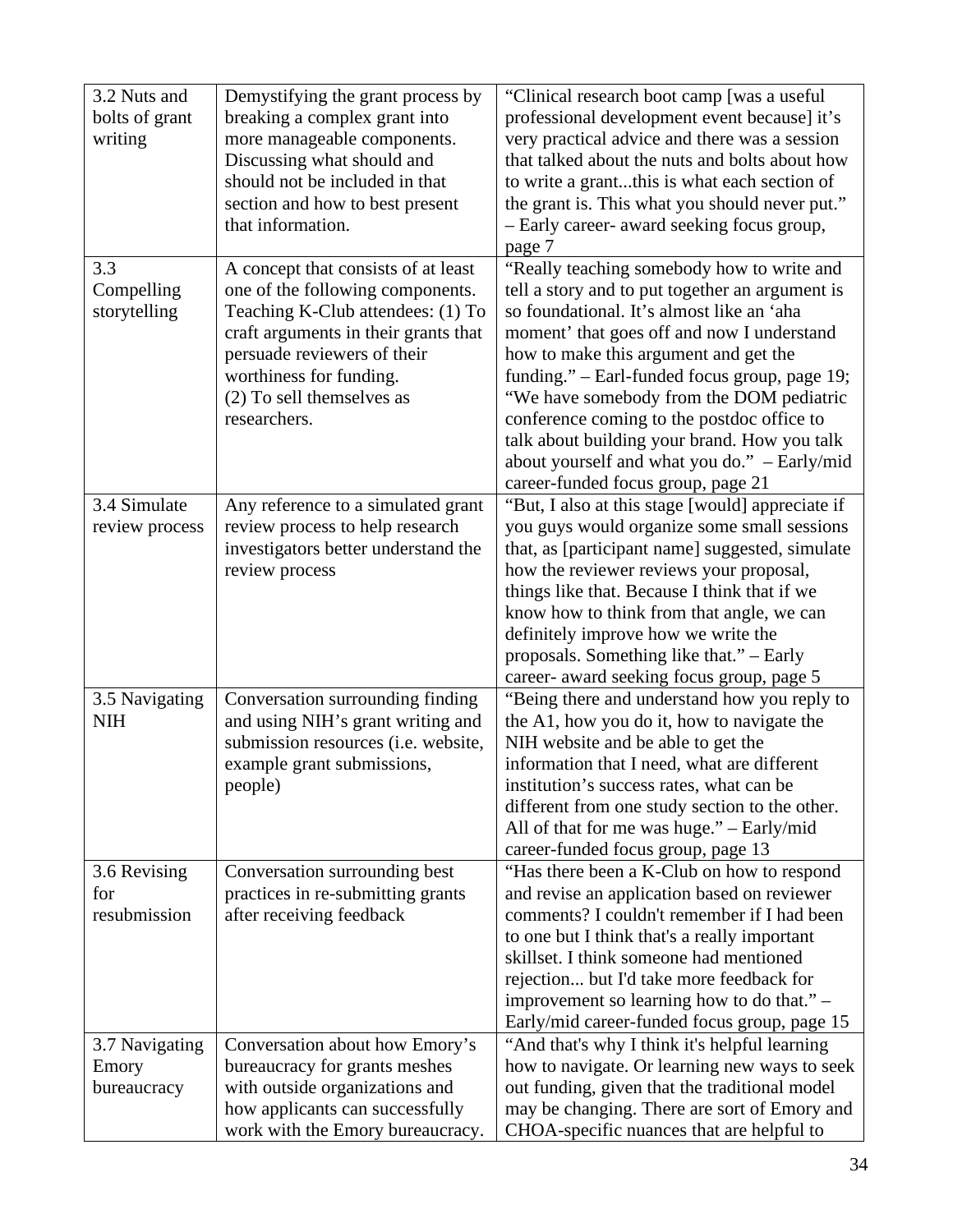|                                            |                                                                                                                                                                                                       | learn before you get into an industry sponsor"<br>- Early/mid career-funded focus group, page<br>21; "And they keep changing. I think more<br>education around OSC, OSP and Office of<br>Technology Transfer. Those three entities are<br>challenging and then the CHOA OSP to add<br>that into that. And, so, if we can have an<br>expert who understands how that's supposed                                                                                                                                                                                                        |
|--------------------------------------------|-------------------------------------------------------------------------------------------------------------------------------------------------------------------------------------------------------|---------------------------------------------------------------------------------------------------------------------------------------------------------------------------------------------------------------------------------------------------------------------------------------------------------------------------------------------------------------------------------------------------------------------------------------------------------------------------------------------------------------------------------------------------------------------------------------|
|                                            |                                                                                                                                                                                                       | to work." - Early/mid career-funded focus<br>group, page 21                                                                                                                                                                                                                                                                                                                                                                                                                                                                                                                           |
|                                            | <b>Theme 4. Ambiguity of Branding</b>                                                                                                                                                                 |                                                                                                                                                                                                                                                                                                                                                                                                                                                                                                                                                                                       |
| 4.0 Unclear<br>target audience             | Confusion regarding the target<br>audience that the club is trying to<br>reach with their sessions and<br>outreach.                                                                                   | Program Director: Is the k-club a misnomer?<br>All: Yeah Program Director: It's kind of our<br>brand, right? But is it a detraction?<br>Participnant: Yeah, actually. I thought it was<br>more directed towards post-docs because and I<br>see them for most of you it's more for a junior<br>faculty. So for me K ends with your postdoc. -<br>Early/mid career-funded focus group, page 9                                                                                                                                                                                           |
| 4.1 Unclear<br>vision/purpose/<br>goal     | References to confusion about the<br>K-Club's mission/vision/purpose,<br>especially regarding whether its<br>purpose is career development, or<br>to help members get K grants, or<br>just any grant. | "But, K-Club, what is your main objective?<br>What is your mission? I guess to help people<br>advance their career. But what is the tool that,<br>for you guys, is more important? Is it grant<br>funding? Is it-I don't know." Early/mid<br>career-funded focus group, page 11                                                                                                                                                                                                                                                                                                       |
| <b>Theme 5. Technology</b>                 |                                                                                                                                                                                                       |                                                                                                                                                                                                                                                                                                                                                                                                                                                                                                                                                                                       |
| 5.0 Functions<br>wanted from<br>technology | Any reference to the things that<br>people want from various types of<br>technology (i.e. WebEx)                                                                                                      | Participant: The thing I found a little<br>frustrating was the WebEx seminars. You<br>can't submit a question afterwards, right? So,<br>it would be nice if you could submit a<br>question, but after the fact. Moderator:<br>During? Participant: Not necessarilywell,<br>during would be nice too. But, after the fact.<br>So, say I didn't make it to the K-Club meeting<br>and I watched it the Thursday but I still have a<br>question. There should be a link to say,<br>'submit questions via email or something. -<br>Early career- award seeking focus group, page<br>$9-10$ |
| 5.1 Type of<br>technology                  | Conversation surrounding various<br>types of technology that can be<br>incorporated into the K-Club<br>program (i.e. response clickers)                                                               | "So, we have a lot of private foundations that<br>use um Proposal Central. So, if we had<br>something like that in-house that Emory<br>would sponsor. Then we would be able to<br>submit our grants online and go through the<br>process of submitting the grants" - Early<br>career- award seeking focus group, page 8                                                                                                                                                                                                                                                               |
|                                            | Theme 6. Marketing & Communication                                                                                                                                                                    |                                                                                                                                                                                                                                                                                                                                                                                                                                                                                                                                                                                       |